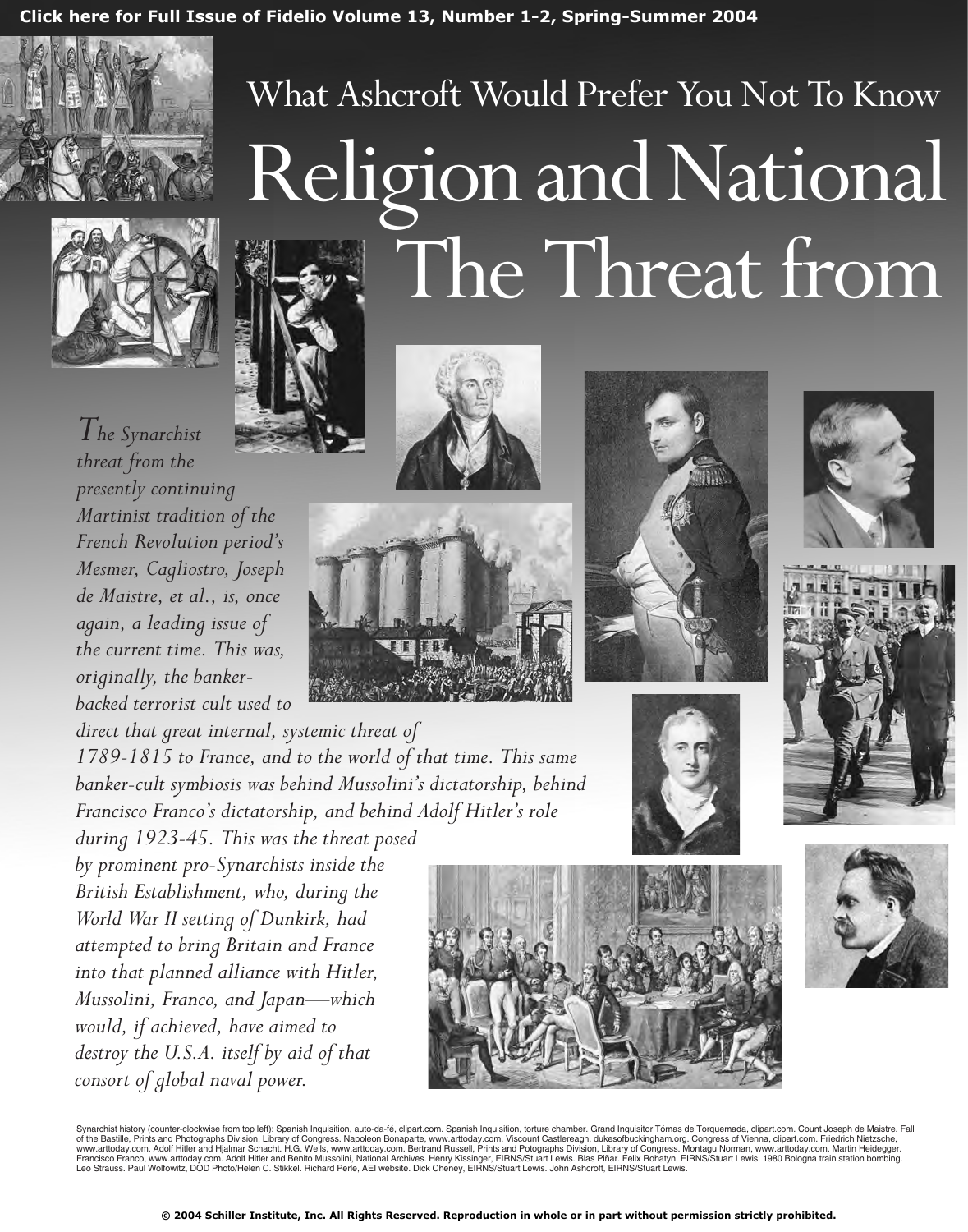# Terrorist Cults Security:



Ultimate 1511-1648 interval, religious warfare<br>in Europe had been orchestrated by the Venet-<br>European Renaissance which brought forth the modin Europe had been orchestrated by the Venetian faction of opponents of that Italy-centered European Renaissance which brought forth the modern nation-state republic. This Venetian faction was represented then chiefly by the Habsburg dynasty of Vienna and Spain. Since the rise of the Anglo-Dutch and French "Enlightenment" of the Eighteenth centu-

*\_\_\_\_\_\_\_\_\_\_\_\_*

ry, the detonator of deadly internal threats to the security of European civilization has often been the provocative roles assigned to relatively small religious cults, such as millenarian, freemasonic, or other nominally Christian or Jewish denominations. These latter, dangerous sects have often included elements of the sexual freakishness which were typical of the quasi-Judeo-Christian varieties of their Manichean, Cathar, and Grail predecessors.

Since the Paris events of July 14, 1789, orchestrated by British agents Philippe Egalité and Jacques Necker, and until today, the greatest overt internal threat to the continued existence of modern European civilization, has

*This Presidential policy study on the subject of "Synarchism as a terrorist cult" was issued by the LaRouche in 2004 campaign committee.*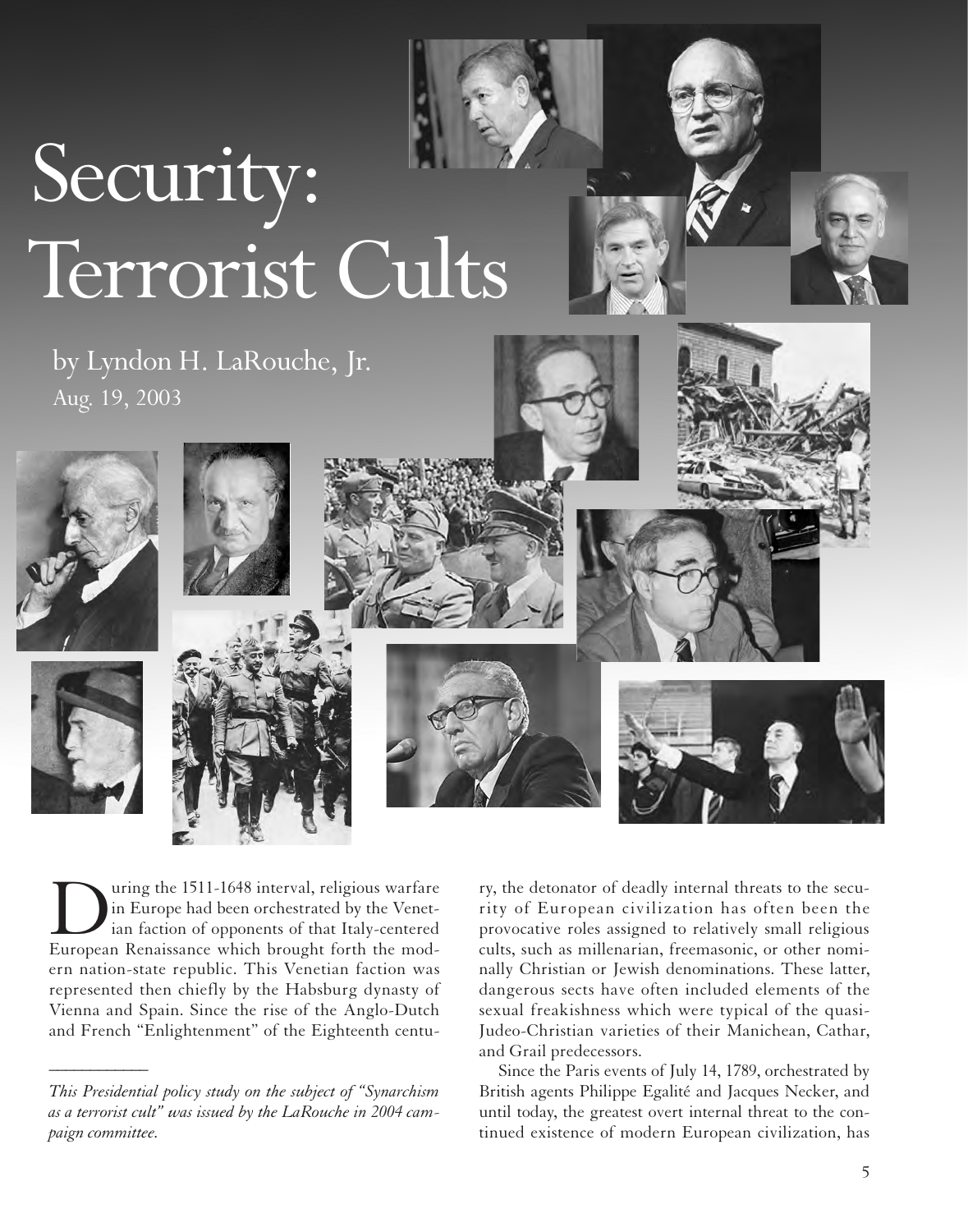come from the recurring public eruptions of a hybrid, quasi-Phrygian-Dionysian freemasonic religious association, known as the Martinists, which originally emerged during the closing decades of the Eighteenth century. These Martinists have operated together with the network of family merchant-banks, which used them as instruments of political power. Britain's Lord Shelburne, then the leading political representative of Barings Bank, was a key figure behind the unleashing of the Terror of 1789-1794, for example. This is the inner aspect of that recurring threat to civilization known to history books and newspaper headlines by such names as Jacobinism, Bonapartism, Synarchy, and as the fascist regimes which proliferated in post-Versailles Europe of the 1920's through 1945. The extreme right-wing Synarchist networks left over from the fascist regimes of the pre-1945 period, figured in crucial roles in the European terrorist wave of the 1970's, and are still active in Europe and the Americas today.

Although the terrorism motivated by today's Synarchists is presently the leading subversive form of security threat to U.S. interests, I am, so far, virtually the only candidate for the 2004 Presidential nomination who has exhibited both the will and knowledge to address the explicitly religious character of this specific quality of present threat in a systematic way. There are admittedly potential political risks, from the deadly Synarchist cabals, for any leading candidate who points to these facts. Fear of those personal, as well as political risks, would tend to frighten most candidates away from bringing up this political threat from weird religious circles such as those of Texas' Tom DeLay or typical Eighteenth-century-style Martinist ideologue Newt Gingrich; but, under present conditions, anyone who lacks the courage to do that, would not be competent to become the next U.S. President.

The Synarchist threat from the presently continuing Martinist tradition of the French Revolution period's Mesmer, Cagliostro, Joseph de Maistre, *et al.,* is, once again, a leading issue of the current time. This was, originally, the banker-backed terrorist cult used to direct that great internal, systemic threat of 1789-1815 to France, and to the world of that time. This same banker-cult symbiosis was behind Mussolini's dictatorship, behind Francisco Franco's dictatorship, and behind Adolf Hitler's role during 1923-45. This was the threat posed by prominent pro-Synarchists inside the British Establishment, who, during the World War II setting of Dunkirk, had attempted to bring Britain and France into that planned alliance with Hitler, Mussolini, Franco, and Japan—which would, if achieved, have aimed to destroy the U.S.A. itself by aid of that consort of global naval

power. That was the enemy which we joined with Winston Churchill to defeat, in World War II.

The continuation of that Synarchist effort from during the World War II period, is not only the continuing connection behind the fascist insurgencies of 1921-45, but is that thieving, international financier syndicate behind today's role of Vice President Cheney and his Enron, Halliburton, and similar accomplices, which orchestrated the Enron-led swindle of California. That is the syndicate which has pushed the freak-show candidacy of an "Elmer Gantry"-like confidence man, the United States' imported Austrian Arnold Schwarzenegger, as a proposed head of state.

Since long before the Eighteenth-century threat from the Martinist cult, the most notable forms of earlier intellectual combat against the influence of similar pro-terrorist cults, had come from theologians such as Philo (Judaeus) of Alexandria, Augustine, Cardinal Nicolaus of Cusa, Cardinal Mazarin's role in the crafting of the 1648 Treaty of Westphalia, and Moses Mendelssohn. Like Cusa and Moses Mendelssohn, the best insight into this problem's continuing role within modern European civilization, has been expressed by certain devoutly religious figures who have argued, like Pope John Paul II today, for an ecumenical peace of religions; as opposed to those forces, such as today's Synarchists, which are seeking to return to a medieval, *ultramontane* syncretism which had been derived, typically, from such ugly precedents as the Roman pantheon and Olympus cult.

However, after taking the importance of the theologians into account, the most efficient form of weapon of defense of the institution of the modern nation-state from corruption by such terrorist cults as the modern Martinists, has been that mode of separation of church from state which was instituted within the context of the U.S. Federal Constitution. At an appropriate point of this report, I shall show why that is the case.

The Martinists were always a religious form of conspiracy, which, like their one-time champion, the Emperor Napoleon Bonaparte, were determined to destroy actual Christianity, but were also determined in their efforts to take top-down control over the Catholic and other churches, from outside and from within. Their intent was, and is, to impose their rule, and their creepy religion, upon the churches and others, to create a pantheonic, *ultramontane,* imperial form of religious authority above the nation-state. This intent, to become the emergent pagan religion conquering, subverting, and superseding all other religions, is key to the mystical religious trappings of the Martinists and their present Synarchist successors.

At this point, some readers will ask: "What has this to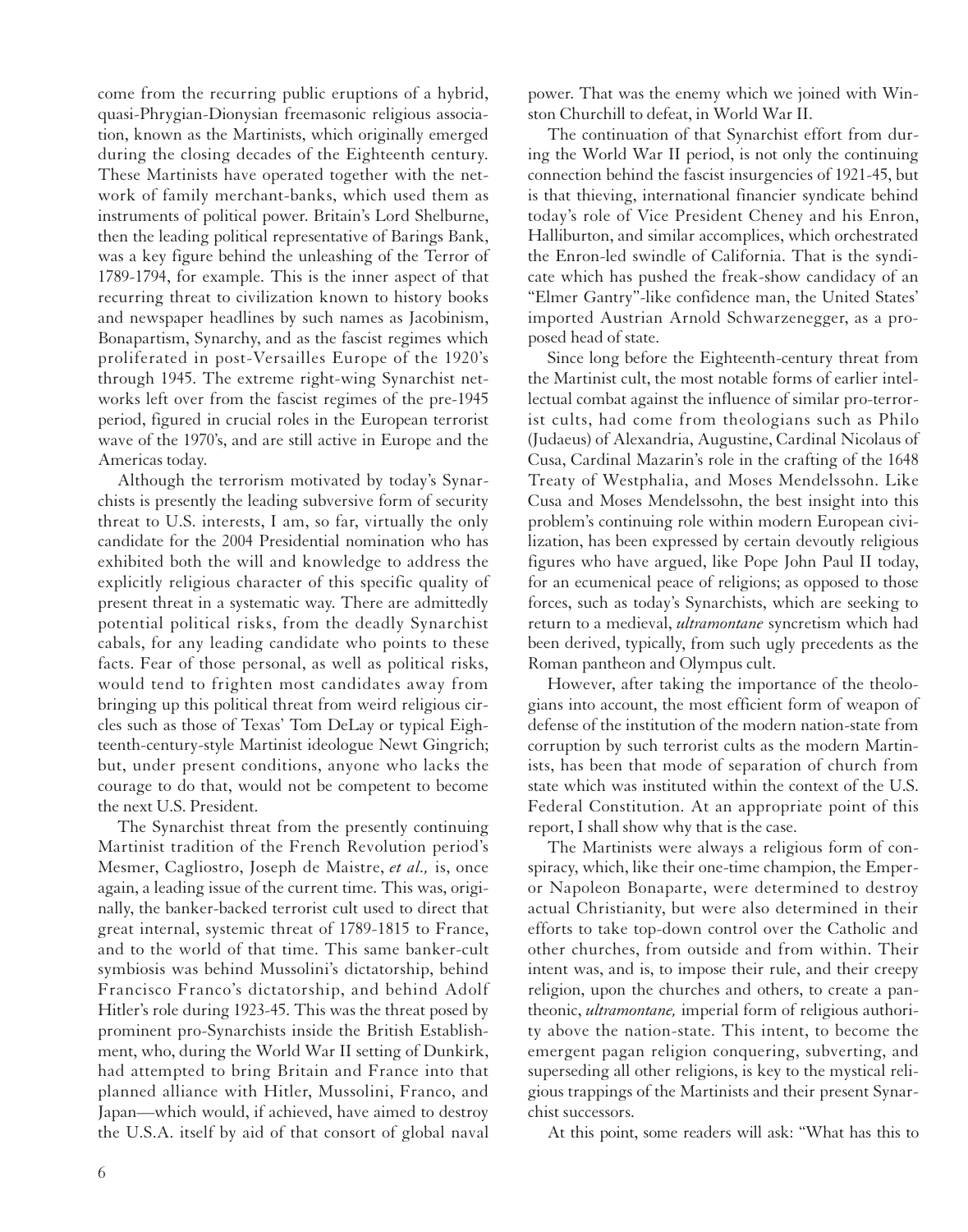do with catching the individual terrorists who are out to hurt the U.S.A, right now?" The reader has yet to understand what terrorism is, how it works, and how to prevent, or at least control an actively ongoing terrorist operation.

Take the case of the kidnapping-assassination of Italy's former Christian Democratic Prime Minister Aldo Moro. The known personal threat to Moro was delivered, according to an eyewitness report, by Henry A. Kissinger; that, during a Washington, D.C. meeting. The terrorist capability used for that murder included elements of the fascist circles which the Anglo-American powers had inserted, surreptitiously, into the Gladio organization established among, otherwise, Christian-Democratic, Socialist, and Communist veterans of the war-time resistance to Mussolini's regime. This "rightwing" network with which the Italian fascist component of the 1970's international "left-wing" terrorist operations was associated, still exists, as part of the Synarchist network which includes Italian, French, and Spanish fascist branches with connections to a Synarchist network presently operating in a more-or-less coordinated way in Central and South America.

Generally, what are meaningfully classed as "terrorist" operations, are usually conducted in the putative interests of governments, or groups of governments. They are customarily used as elements of what is known as "irregular warfare," as this was defined in discussions in which I participated with military specialist Professor Friedrich A. von der Heydte, during the 1980's. The killing of Moro was a political assassination by, and under control of a secret governmental capability within NATO, and motivated by Moro's association with an openly debated policy, a policy which certain factions within NATO were determined to crush out of existence. The U.S. authority associated with the relevant fascist group in Italy, was not the U.S. CIA, but a different entity, which considered itself free to defy what should have been, under U.S. law, the higher authority of the Director of Intelligence of the CIA.

The usual cause for failure of anti-terrorist efforts, is that the fact of the true, higher-ranking political authorship of the decision to arrange the attacks is suppressed, at a high level, leaving law-enforcement agencies to chase the blend of false back-trails and expendable human tools used for the events. This is also complicated by the widespread use of police-agent-controlled, ostensibly deniable varieties of smelly right-left-wing groups and grouplets, smelly things regarded by the relative government agents as part of the "necessary assets" used for covert orchestration of the society's political and related security affairs.

Terrorist action is usually either a deployment con-

trolled at the level of secret operations of an agency of one or more governments, or is a sociological phenomenon of deniable connections to government or similar agencies, in the latter case as part of the fostering of a seeming array of remarkable coincidences, fostered to panic governments and their population generally. For example, the mere proliferation of military-grade point-and-shoot video games for children and adolescents, ensures an estimable amount of "blind terrorism" effects such as school-yard shooting sprees and kindred incidents, a pattern of incidents, so orchestrated, which will sow a predictable political reaction within the terrified, shocked larger population.

In general, effective anti-terrorism depends upon starting with the minds, at high levels, behind the orchestration of such incidents. Terrorism must be regarded as a form of conduct of warfare, or insurrection, a warfare which can be defeated only by aid of knowing and defeating the enemy who commands the deployment of such effects. Effective anti-terrorist strategies, like all competent strategy, begin with the study of the mind of the authorship of that form of "warfare."

The contributing cause for the persisting mystery in the Moro case, was that too many powerful institutions of Europe, and elsewhere, had a continuing interest in covering up for the Synarchist institutions which played a crucial part in that operation. The investigation of motivation and capabilities should have started from the top, and focussed on the building of the press-orchestrated and other diversionary smoke-screens intended to create the environment for the action and effect of the action itself. Perhaps, in some such cases, punishment of the known perpetrators is secretly delivered, later, but such covert reprisals do not solve the problem; the principal effect of the terrorist act remains, as in the Moro case, until the top-down authorship of the act is made known to the public.

Kissinger personally threatened Moro. Did Kissinger actually give the order to kill? That is not proven, presently, one way or the other. Did Kissinger have the capability of ordering the killing, or participating in the approval of that action? As in the case of the Pinochet coup, without doubt. Must we prove that he did deliver the relevant command for the actual killing of Moro to the relevant action agency? An irrelevant question! The connections, whatever they were in detail, were built into the system set up for such covert actions, when the fascist (Synarchist) apparatus was brought inside what became the NATO structure, at and shortly after the close of World War II.

Without the kind of study I present to you here, our government would remain more or less helpless to know where to begin, to defend you, and our nation, against the new wave of war and terrorism threatening us all now.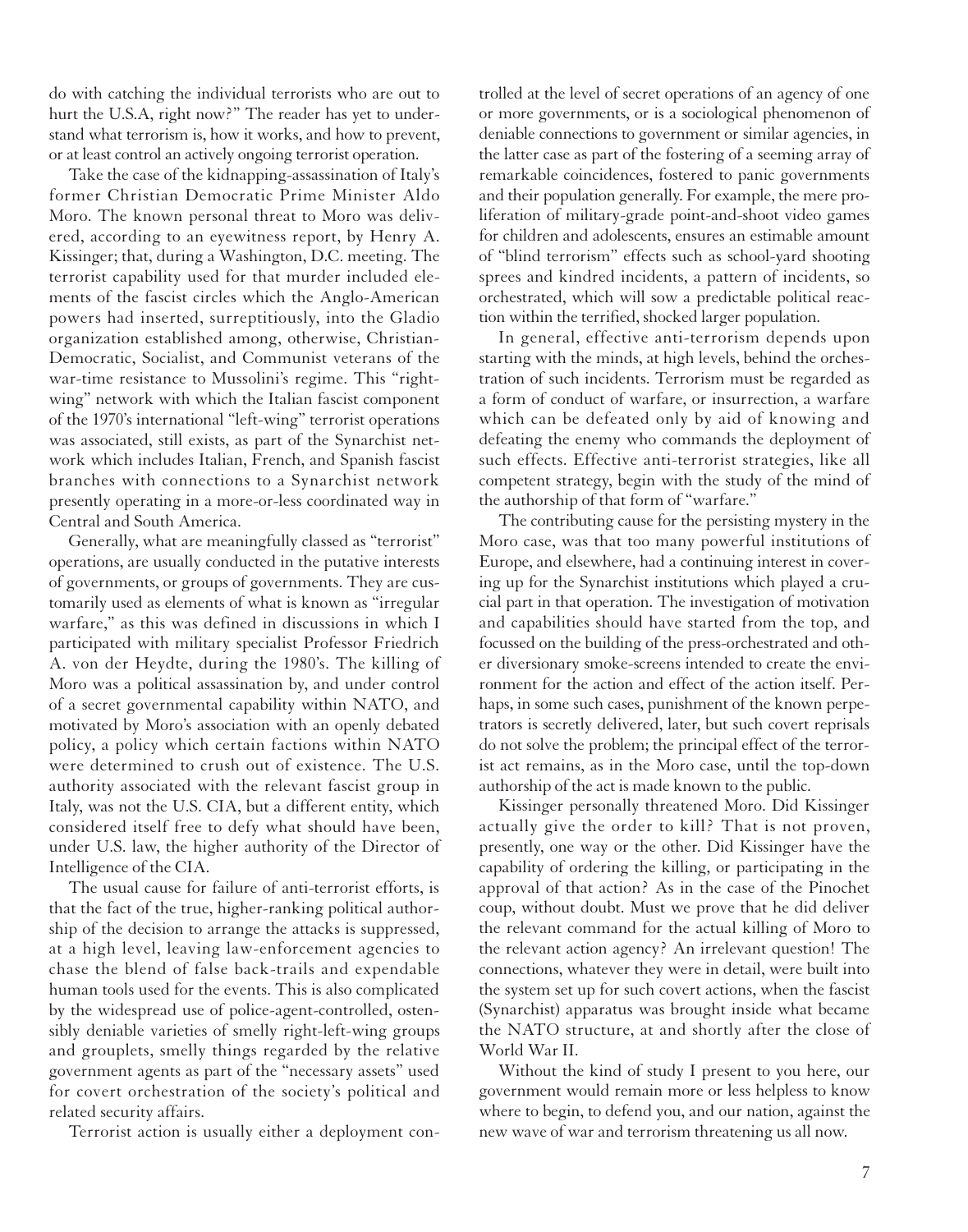Therefore, the most efficient way to bring today's citizen to the point of understanding the specific types of terrorist, fascist, and related threats, chiefly threatening Europe and the Americas today, is by exposing the fraudulent character of certain exemplary, paradigmatic types of pseudo-Christian teaching and practice. There must be deeper understanding of why the separation of church from state, and the present establishment of a global community of principle among perfectly sovereign nationstates, is a necessary strategic, as much as moral defense against the kind of menace which Martinism and its Synarchist expressions represent, still today. We must not let the state become the tool of a religious body, nor a religious body the tool, or victim of the state.

Presently, for example, there are two exemplary such right-wing cults of Synarchist pedigree prominently placed under my counterintelligence sights. The first is a fascist Israeli group of the neo-conservative type associated with the wanted fugitive Rafi Eytan. The second, is a network of pro-Nazi pedigrees, from France, Italy, and Spain, but who, as under Hitler's Nazi Party then, are deployed throughout the Americas, chiefly under the cover of the fascist doctrine of *Hispanidad,* and presently associated with the cover provided by keystone Spanish fascist Blas Piñar. The first, that fascist Israeli ring, is a mixture of quasi-religious and other professed Zionists. The second, is composed, partially, of typically Synarchist, extreme rightwing, often frankly gnostic Catholics ("integrists").

Inside today's U.S.A., for example, during recent decades, nominally Catholic associates of the cult are often co-deployed with Protestants cast in the mold of the wild-eyed tradition of Jonathan Edwards and our stereotypical "Elmer Gantrys." For the purpose of this report, keep those two types in view, but only as actual cases used here as models of classroom reference. Both of these types of gnostics, and also in their left-wing costuming, differ only in degree, as different brand-label packagings by their common mother, the Synarchist cult.

To simplify the initial phase of the presentation, focus upon the common features of the systemic opposition of these types of pro-terrorist cults to Christianity as such.

### 1. What Is Christianity?

Jesus Christ was born during the reign of the Roman Emperor Augustus, and was judicially murdered, on the order of Pontius Pilate, the son-in-law of that Emperor Tiberius who was then based on the Isle of Capri sacred to the pagan cult of Mithra. Despite the imperial reign of the Latin Caesars of that time, the prevalent culture of

the eastern Mediterranean's region was still the legacy of the Classical Greek language and tradition, as the Gospel of the Apostle John and the Epistles of the Apostle Paul reflect this choice of culture for their presentation of what the poet Shelley would term "profound and impassioned conceptions respecting man and nature." Hebrew did not exist as a spoken language; in addition to civilized Greek, Aramaic or a vulgar, slum quality of Greek were relatively commonplace in Palestine of that time. At that time, the view of the Roman Empire was that it was, as the Apostle John reported his dream, the hateful "Whore of Babylon," an echo of all that had been hated by Jews and Christians alike, as evil persecution incarnate, from among the imperial political-social systems of earlier Mesopotamia.

The culture through which Christianity spread from the Middle East was, principally, the medium of Greek culture, as that culture's impact was also radiated, through slaves and other ways, within the reaches of the Roman Empire. The model expression of this Christian missionary's work, is found in the Gospel of John and Epistles of Paul, in which the heritage of Plato serves as the cultural vehicle employed for the transmission of specifically Christian conceptions. The case of Philo of Alexandria's argument against the theological implications of Aristotle, is a comparable reflection of the use of that existing language-culture; the heritage of Thales, Pythagoras, Solon, Plato, and the pre-Euclidean constructive geometry which they employed, was the medium best suited to transmission of conceptions of universal physical and related principle. It is by reading the writings of John and Paul, most notably, against the backdrop of the dialogues of Plato, that the intent of Christ's and the Apostles' communication, as to matters of principle, must be adduced. That is to say, by Socratic modes of cognitive replication of the clear intent behind the written Greek text. No symbolic sophistries, syncretic or otherwise, are permitted as so-called "explanations" or "interpretations."

This Platonic view of what has come to be described as "the New Testament," if replicated in the cognitive processes of the reader—rather than as a chimpanzee might be conditioned to respond obediently to mere text—affords the thinker, even a "doubting Thomas," a living sense of the immediate, immortal presence of Christ and His Apostles, even across the distance of more than 2,000 years, a sense of a reality which no bare literal text could convey. The sense of such presence is experienced, as brought to life among those assembled for a participation in J.S. Bach's *St. Matthew Passion,* or Wolfgang Mozart's *Ave Verum Corpus.* It is through the methods of Classical irony, as typified by the best of all forms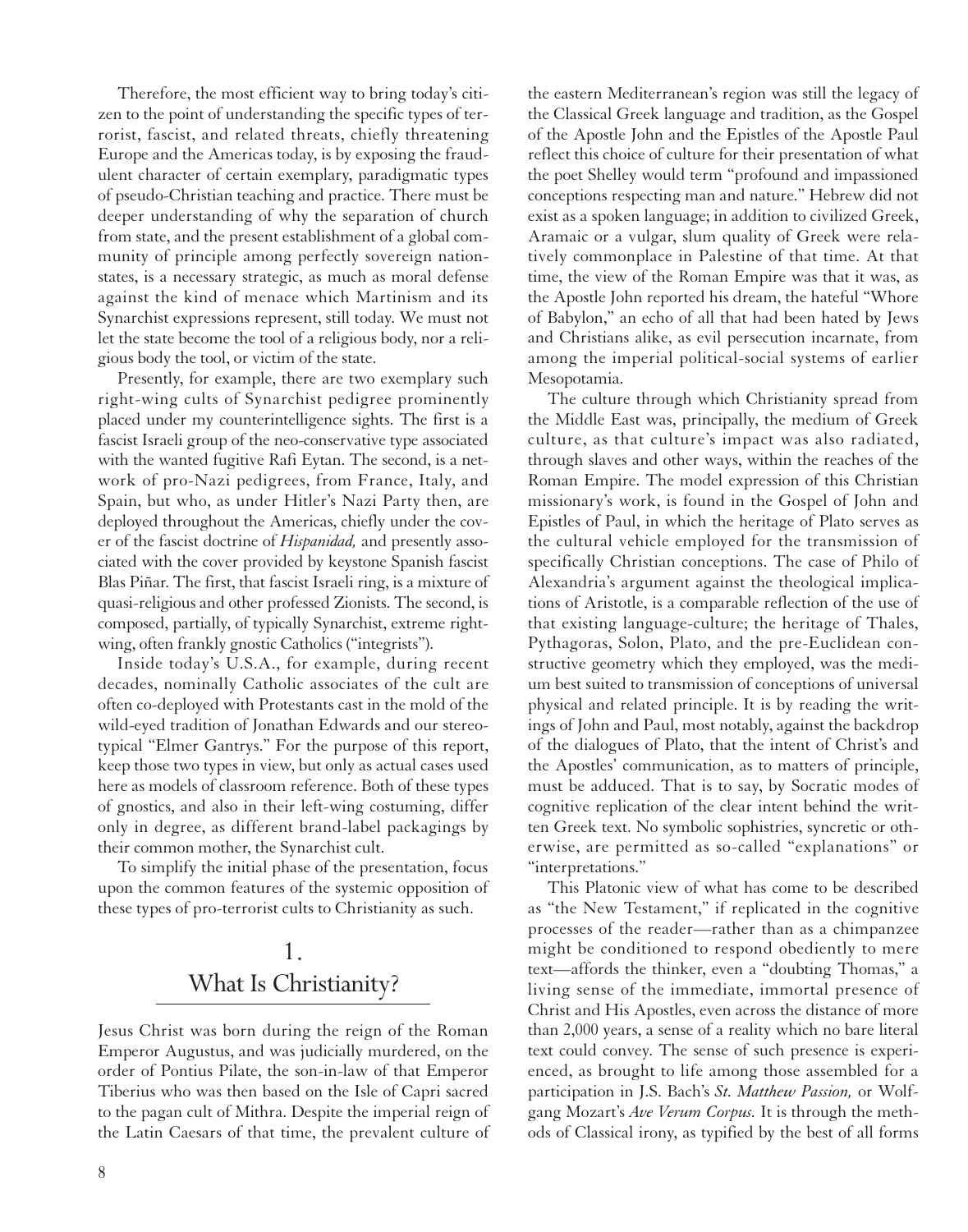**The culture through which Christianity spread from the Middle East was, principally, the medium of Greek culture, as that culture's impact was radiated within the reaches of the Roman Empire. The model expression of this Christian**

**missionary's work, is found in the Gospel of John and Epistles of Paul, in which the heritage of Plato serves as the cultural vehicle employed for the transmission of specifically Christian conceptions.**



*Raphael Sanzio, "The School of Athens" (detail), 1509.*

Courtesy of the Vatican Museums

of Classical artistic composition, that the human mind rises above the relative cognitive sterility of mere text, to insight into the efficient presence of meanings which lie beyond the bounds of the bestiality of bare sense-perception.

Contrary to the bestial doctrine, of text—that of U.S. Associate Justice Antonin Scalia—the New Testament, and the U.S. Federal Constitution after it, were composed for men and women, not for the literal edification of MIT Professor Noam Chomsky's trained chimpanzee.

From those standpoints of reference, the sheer evil of what has become known as Synarchy, can be felt and smelled as it were the presence of something Satanically evil in the atmosphere. That these are the enemies of Jesus Christ, can be sensed by the witting as a presence in the room. The Jacobin Terror, Napoleon Bonaparte, G.W.F. Hegel, the terrorist bomber Richard Wagner, and the avowedly Satanic Friedrich Nietzsche or the Nazi Martin Heidegger, evoke such a sense of a hovering evil more disgusting than Judas, the prescience of something kindred to the unremorsefully Satanic degenerates Nietzsche and Adolf Hitler.

The point of recognizing that comparison, is not as if to prepare a legal case for a mortal court. The point is to adduce, to define more clearly for oneself, the location

and nature of the passion which prompts the contemporary Synarchist, from inside himself, to create the kind of evil typified by the professedly Satanic Nietzsche, by his follower Martin Heidegger, by Mussolini, as by Hitler, the pro-Satanic Theodor Adorno, General Franco, Laval, and so on. The practical point is to understand why, how, and when this depraved association is likely to strike, how it spreads its influence, and sometimes turns your once-dear-and-trusted friends, or even professed Christian priests, into a semblance of panicked Gadarene swine, or the like.

The sum-total of such considerations can be pointed out by reference to a single principle; but the hearer's comprehension is not so easily secured. The principle, expressed in the form of a corresponding question, is: What is the difference between man and beast? It is the principled question I have presented, as a centerpiece of higher education, to my international youth movement, a question I have situated in a study of Carl Gauss's attack on the fraud by Euler and Lagrange, in Gauss's 1799, original published report of the discovery of The Fundamental Theorem of Algebra. That same proof, expressed as a spiritual exercise, is the key to understanding the source of the evil which all Synarchy, of either left or right varieties, expresses.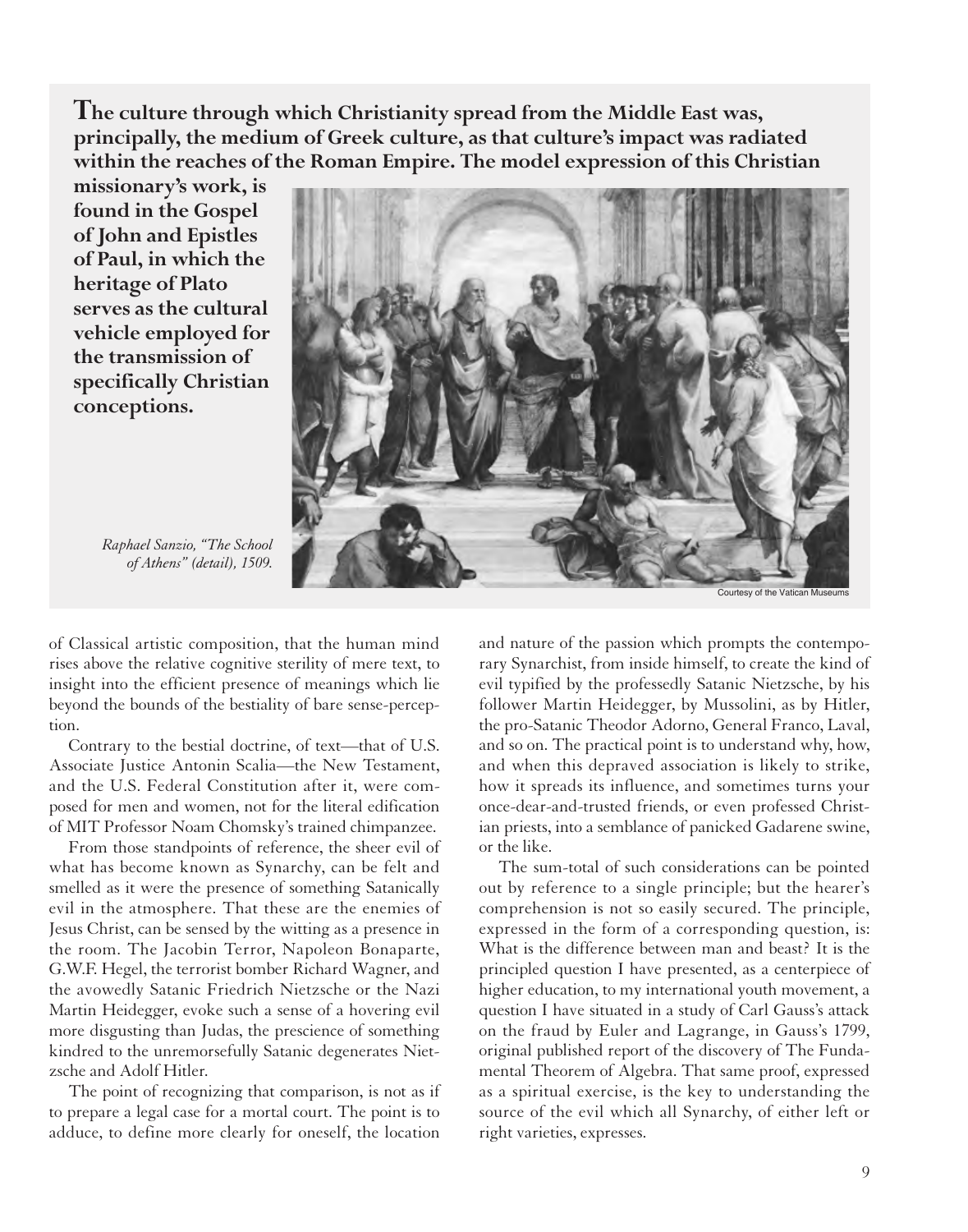The implications of that 1799 publication—as I have based an international youth movement's higher educational program on a study of that work and its deeper implications—serves us again here and now, to point to the principles which must be known if the function of cults such as the Synarchism of today's avowed U.S. neoconservatives (the "Chicken-hawks") is to be adequately understood. I refer to my recent publication, "Visualizing the Complex Domain"\* for its treatment of the role of Gauss's 1799 paper, and the continuation of that as later work of Bernhard Riemann, in defining the distinction of man from beast, that as from the standpoint of mathematical physics. The relevance of the Classical Greek to the work of the Apostles John and Paul is efficiently clarified for the modern thinker in that way.

#### Science and Religion

Speaking formally, modern science, like the modern nation-state, is a qualitative change in the human condition, the product of a giant leap upward in European culture, which was born in the Fifteenth-century Renaissance tradition of Brunelleschi, Nicolaus of Cusa, Leonardo da Vinci, Johannes Kepler, and Gottfried Leibniz. This revolution in science and social practice, has some traceable deep roots in known features of ancient astronomical calendars and related matters of transoceanic navigation. Ancient Vedic calendars are an example of this, as are the implications of the adducible design of Egypt's Great Pyramids. However, the internal history of science in the modern sense of that term, is traced from roots in Classical Greek culture's acknowledged debt, principally to Egypt, from the time of Thales and Pythagoras. Here lies the unique historical significance of Gauss's 1799 paper: not only in denouncing the willful hoaxes of the reductionists Euler and Lagrange, and, implicitly, also Immanuel Kant; but in exposing the systemic continuity expressed by Gauss's examining, there, the connection of the modern comprehensive mathematical physics of Kepler and Leibniz, to the pre-Euclidean Greek, astronomy-oriented, constructive geometry of Pythagoras and Plato.

The crucial distinction of the successive expressions of the specific method common to both ancient and modern science, is that this is the only method by which the absolute distinction of man from beast can be strictly defined as a matter of experimentally proven universal physical principle.

The practical political significance of that proof, is not

that it proves a particular choice of religious faith; but, that it informs the modern republic of the long-ranging physical-economic importance of certain ecumenical types of moral principles which have an authority of scientific certainty comparable to that of the universal principles of physical science. Such are the three principles of natural law (sovereignty, general welfare, and posterity) set forth in the Preamble of the U.S. Federal Constitution. The neglect of those principles will lead toward self-inflicted, punishing, systemic effects for a modern nation.

So, the U.S.A. was nearly destroyed by the self-affliction of tolerating a practice of slavery directly contrary to the principles of the Preamble and 1776 Declaration of Independence. The U.S.A., in particular, is suffering now from the consequences of especially those actions of the post-1963 period to date, such as radical "deregulation," which were contrary, in effect, to precisely those scientifically grounded, Constitutional principles of natural law. In a similar way, the method associated with this proof enables us to forecast, with scientific precision, as I have done over recent decades, the awful calamities which will fall upon any society which submits to the pro-Satanic whims of cults such as the Synarchists and the networks of family merchant-banks behind them.

To understand the mind of the Synarchist (and his banker), we must recognize the root of the pathology in the way an inherently bestial, empiricist mind, such as that of Bernard Mandeville, the Physiocrats, and Adam Smith—each and all forerunners of the Synarchist cult set out to construct what in is fact the synthetic pagan religion, such as Smith's pro-paganist, explicitly irrational, religious worship of "The Invisible Hand." Smith had presented that same hedonistic image earlier, as the hedonistic principle of purely bestial irrationalism, copied from Mandeville's notorious, explicitly pro-Satanic, 1714 *The Fable of the Bees, or Private Vices, Public Benefits,* as outlined by Smith in his 1759 *The Theory of the Moral Sentiments.* That fiction which they concocted, is appropriate only for the instruction and adoration of the credulous masses of a population which is being reduced to the status of either hunted, or herded (and also culled) human cattle.

The characteristic belief of the empiricist, such as Locke, Mandeville, Smith, or terrorist coordinator Bentham, is that which he adapts from the Sophism of ancient Greece: the doctrinal assumption that man is "a featherless biped," a beast who knows nothing but that which either his senses, his purely bestial "instincts," or a priest of the tradition of Delphi Apollo tells him. Pause here for a moment, to get the relevant image of the practice of that Apollo cult, and its continuing influence with-

*\_\_\_\_\_\_\_\_\_\_\_\_*

<sup>\*</sup> *Executive Intelligence Review,* July 11, 2003 (Vol. 31, No. 27).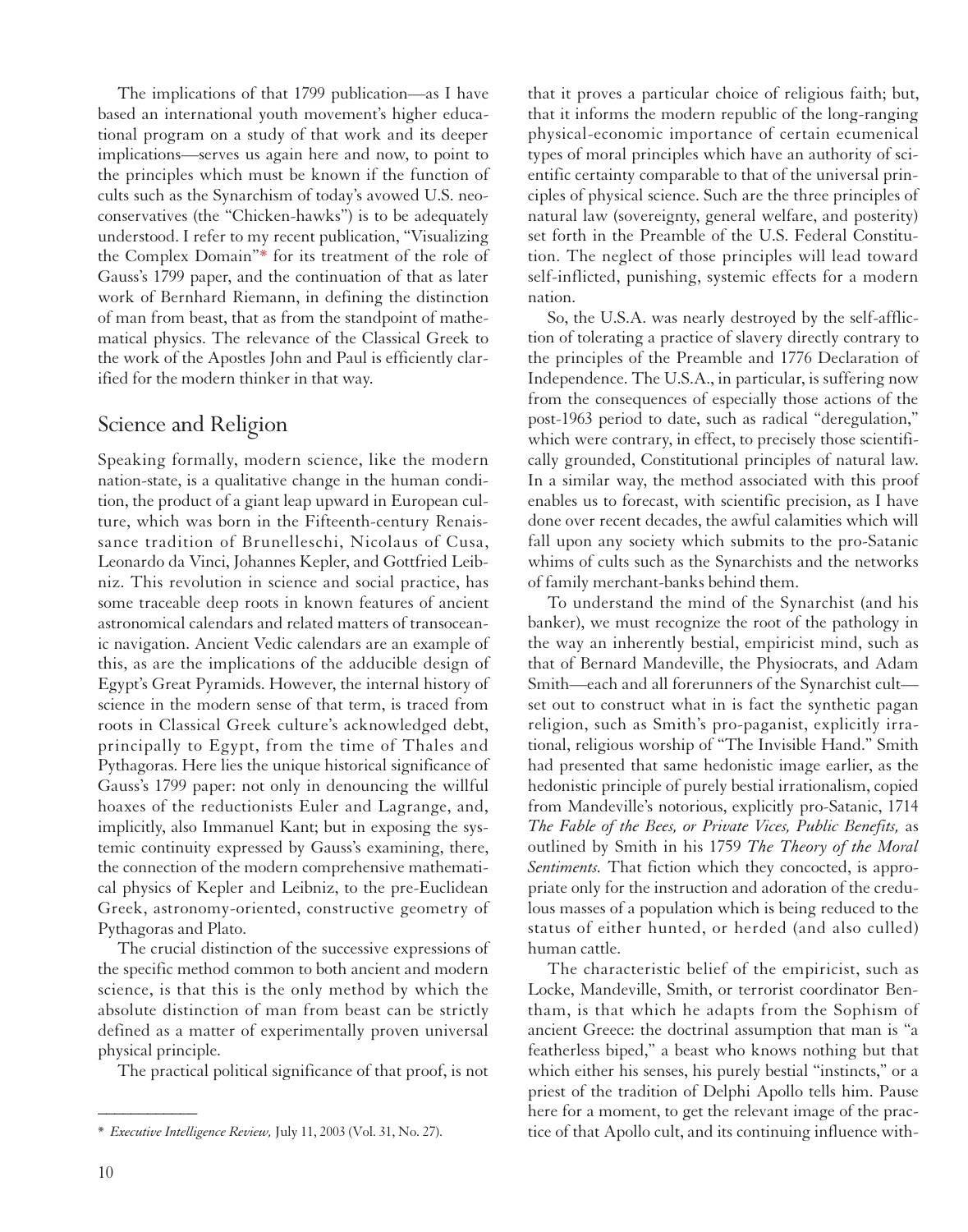in popular European culture down to the present day. According to the account generally purveyed among relevant agencies in Greece, the following portrait is supplied.

Look there! This is the site of the ancient Delphi cult of the Earth-mother goddess, Gaea, and her serpent-like consort, Python. In pops the Oriental rowdy, Apollo! In true macho style, Apollo, apparently sensing in Python a male rival for control of the neighborhood, chops the poor serpent into pieces, but, later, woos Gaea, pleading for her forgiveness.

The bi-polar Apollo tenderly lays the pieces of Python into a grave, building a temple around that grave-site.

Thereafter, a priestess who bears the title of Pythia, performs the following ritual. For a suitable payment, Pythia seats herself before the grave-site of Python, beside an urn containing balls. Depending whether the payment is small, or large, she answers each request for a prophecy, either by plucking a ball from the urn, or, for a higher price, delivering a piece of ambiguous virtual gibberish, like a fragment from a typical campaign speech by Arnie Schwarzenegger.

At this point, the confused supplicant looks to the row of seats directly across the grave-site, where the priests of Apollo, such as the famous Plutarch in his time, are seated, waiting. For a price, an explanation of the impenetrable mystery is delivered to the ears of the credulous. If the supplicant is both credulous and influential, the history of Greece and other places is shaped, in significant degree, by the credulity of that supplicant's faith in the story told by the Delphic fortune-teller.

Such is the Delphic method, the method of sophistry. Such is the religious belief of the empiricist or his dupe today. Such is the basis for the relative successes of the Martinist cult and of the bankers who deploy it for purposes of managing those herds of stock-market dupes and other human cattle which they cull, from time to time. It is, as Gauss's 1799 paper proves, the Delphic method of Euler and Lagrange, as also of the Immanuel Kant who did so much to turn so many Germans, and others, into existentialist and other varieties of cullable cattle.

The essential distinction of man from both beasts and empiricists such as Euler, is precisely what is at issue in Gauss's attacks on the Delphic hoaxes against science by two pagan religious fanatics of the cult of empiricism, Euler and Lagrange.

I explain the point about science.

The ancient Greek, pre-Euclidean notion of the physical universe was attributed, not to a Euclidean scheme for interpreting experience, but to what was known as "spherics." "Spherics" was a synonym for astronomy, or,

what were better described as astrophysics. The Pythagoreans, and their followers such as Plato, looked to the heavens for evidence of what might be called "the universe." There, in that view, they sought out what might be regarded as universal physical principles, as Johannes Kepler did much later.

The typical form for universal motion was sought out, as if observable motion along the internal surface of a sphere of a great diameter; as if motion were typified by the transitions of the night-time sky and apparent motion of the Sun and Moon. The sphere, and the curvatures which might be derived from it as presumably elementary, were the starting-point for the effort to discover the lawful composition of that universe which generated the shadows of our sense-perception of observable astrophysical processes, and, from that point of reference, other observed processes as well.

In this way, a number of studies, based on the notion of a purely constructive geometry of primarily spherical action, showed us anomalies, cases in which observable recurring motion was not uniform in terms of the presumed Aristotelean clock-work of a spherical surface. Such an anomalous case is typified in the history of science by Kepler's discovery of a principle of universal gravitation. Such anomalies told us that what our senses present to us, are not the realities of our universe, but, like gravitation, were the shadows which the real universe casts upon our organs of sense.

An experimental demonstration, based upon Florentine methods of *bel canto* training of the singing voice, enables us to prove that what is described as Pythagoras' definition of the musical *comma,* is not a calculation derivable within a Euclidean manifold, but is an apparent anomaly generated by some efficient physical principle, acting from behind the shadows of sense-perception.

The cases of the doubling of the line, square, and cube, treated in Gauss's 1799 paper, also expose the falseness inhering in a Euclidean or related form of geometry premised upon *a priori* definitions. The case of the construction of the Platonic solids, goes toward the heart of the issues posed by the methods of pre-Euclidean, constructive geometry employed by the Pythagoreans and Plato.

Against such background of the work of the Pythagoreans and kindred predecessors, Plato's Socratic dialogues present a general solution for those and analogous paradoxes of naive faith in sense-certainty. The famous allegory of the Cave, from Plato's *The Republic,* typifies this. Our sense-organs are part of our biological organization. What they present to us is not an image of the world outside us, but, rather, the effect of that outside world's actions upon our sense-organs. As the point is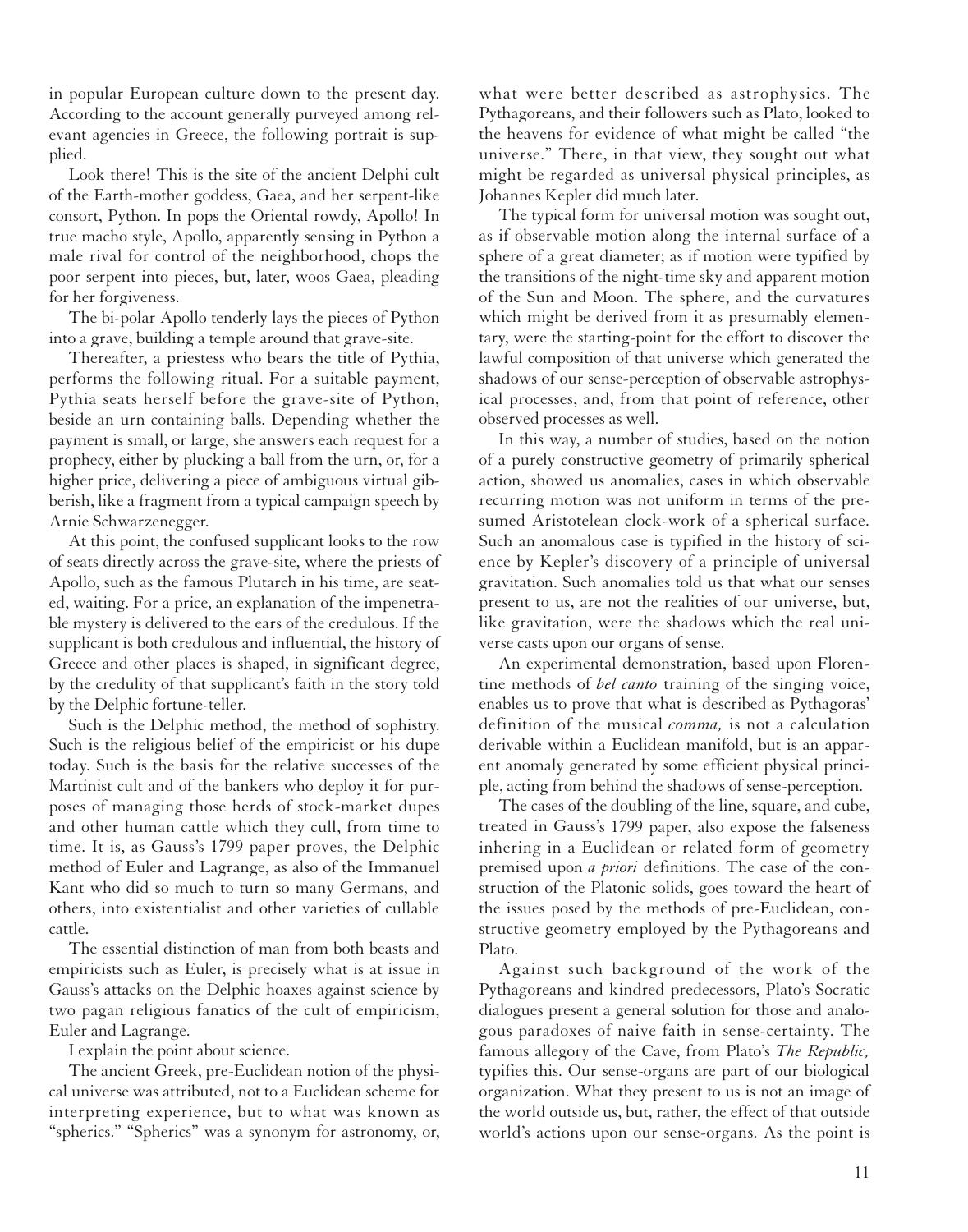typified in Plato's *Timaeus* dialogue, and other locations, it is the anomalies associated with the spherical principle of a pre-Euclidean form of astronomy, which point out the existence of physically efficient, universal principles, existing beyond the reach of direct comprehension by our senses. These anomalies enable us to define what is acting upon the sensed image of the universe, to change that universe in ways not consistent with spherics.

So, the culture of Classical Greece knew such forms of proof that the visible universe is controlled by principles which are not, of themselves, known to sense-perception, but are powers, according to Plato's scientifically precise meaning of that term, which control those recurring kinds of anomalous effects which sense-perception presents. In cases in which this knowledge of unseen principles enables mankind to increase our power in and over the universe to practical effect, we know that it is through the willful employment of such discovered, experimentally validated principles, principles from beyond sense-perception, that mankind is enabled to increase our species' control over the universe as perceived. As Plato emphasizes, this was already known in his ancient times. That already suffices to define the difference between man and beast. The emergence of modern European civilization carried the implications of that to a qualitatively higher level.

In the referenced 1799 paper, Gauss compares such ancient achievements, in defining universal physical principles, with the results of the progress in the revolutionary development of modern comprehensive mathematical physics, since Brunelleschi, Cusa, Leonardo da Vinci, Johannes Kepler, and Leibniz. On this basis, Gauss exposes the fraud of, most notably, Euler and Lagrange; and, implicitly, empiricist and positivist followers of Lagrange in the style of Laplace and Cauchy.

It should be noted here, that Gauss showed, in subsequent locations, beginning his famous *Disquisitiones Arithmeticae,* that the arithmetic associated with modern mathematical physics was underlain by the same deep principles of constructive geometry expressed by the pre-Euclidean discoveries of Archytas, Plato, *et al.* Gauss's defining the complex domain, and the work of his students Dirichlet and Riemann after him, have brought forth the deeper implications of the notion of a higher geometry which makes comprehensible the experimentally provable nature of the functional relationship between the visible and the higher, invisible reaches of the complex domain.

As simply and briefly as possible, what Gauss addressed, was the following.

Cardan's posing the problem of cubic algebraic roots, had led the empiricist ideologues Euler and Lagrange to concede the merely formal existence of certain algebraic magnitudes which they misnamed "imaginary numbers." As Gauss showed, then, and more amply latter, the inclusion of these numbers as expressions of functions of the complex domain, opened up mathematical physics to be able to deal, at once, with the relations among perceived and actual physical causes.

For political reasons created, successively, by Napoleon Bonaparte's tyranny in Europe, and the related conditions continued under the terms of the 1815 Congress of Vienna, Gauss was fearful of continuing to report his related original discoveries in (not non-Euclidean, but) anti-Euclidean geometry. It was only decades later, that Gauss made public reference to such youthful discoveries he had made while a student of Kästner and Zimmerman; it was only when modern science looked back at Gauss's work as a whole from the vantage-point of the work of Dirichlet, Riemann, and Wilhelm Weber's experimental proof of Ampère's principle of electrodynamics, that the full physical significance of Gauss's unpublished manuscripts from the 1790's could begin to be adequately understood.

Man's ability to reach, through powers unique to the human mind, beyond the range of sense-perception, to discover, and to master processes lying only in the real physical universe beyond reach of an animal's senses, is the first step toward actual knowledge of that realm we know by such terms as metaphysical, or spiritual. By knowledge, I mean something which must be discovered in the same sense any universal physical principle is not merely discovered to exist, but a discovery mastered in application to a changed, improved body of human practice. It can not be discovered by animal-like instinct, nor learned as a rule supplied by an established authority. It must be experienced, by each individual, as the mind's generation of an hypothesis which conquers a real paradox, an hypothesis proven by those appropriate forms of experimental methods which European civilization has derived from a pre-Euclidean tradition of constructive geometry.

I shall return to this matter at several, relevant points in the continued unfolding of my exposition.

#### Man and His Nature

To understand any aspect of modern European civilization and its religion today, we must take into account the profound change in the human condition which was wrought, in succession, by the Fifteenth-century Renaissance and such crucial sequels as the 1648 Treaty of Westphalia and the American Revolution. It was the combined hatred against all three of those successive, crucial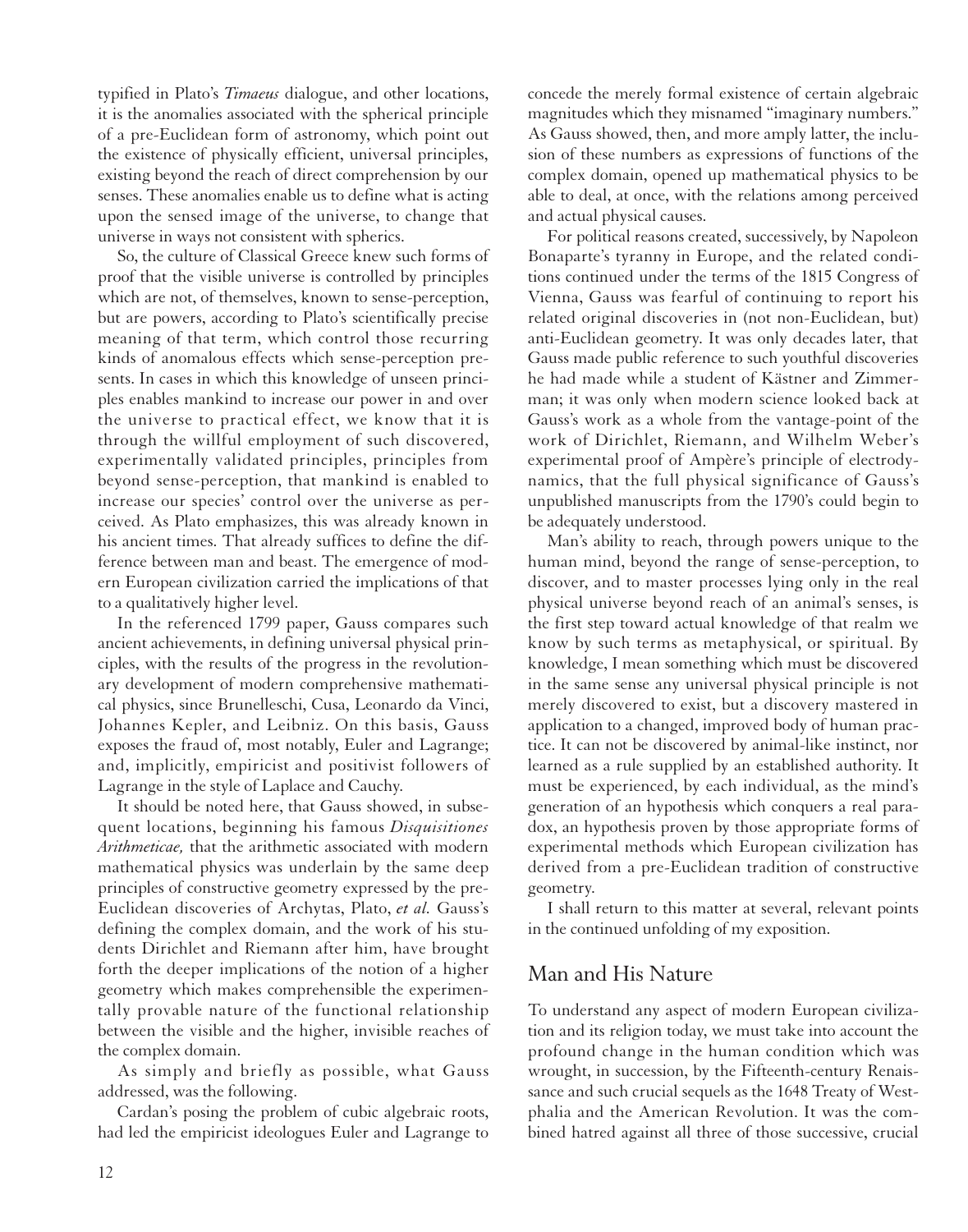historical developments, which motivated the Martinists and every expression of their form of evil since the closing decades of the Eighteenth century.

First, prior to Europe's Fifteenth century, the standard condition of humanity, as far back, and as widely as we presently know, was the brutish reign of a relatively small oligarchy and its retinues, over a mass of humanity degraded to the status or either hunted or herded human cattle. Christianity represented, implicitly, a fundamental improvement in the human condition generally, by introducing the notion of a practice premised in principle on the universality of humanity. However, the existence of governing political institutions consistent with that Christian notion waited until that Italy-centered Renaissance which brought forth the first two modern nationstates, Louis XI's France and Henry VII's England.

Even then, the victory has never been completed, to the present day. The history of the struggle, since the Renaissance, to achieve that victory, is the source of needed insights into the challenges which must be met, and the pitfalls to be avoided, if progress toward that goal could be managed.

The feudal system, under the ruling partnership between Venice's rentier-oligarchical form of imperial maritime power and the Norman chivalry, had brought itself to a state of relative, systemic collapse through that Fourteenth-century "New Dark Age" brought on by the impact of Venetian usury upon Europe under the rule of a Venetian-Norman tyranny. In the gradual emergence of a ruined Europe from this terrible holocaust, the great ecumenical Council of Florence emerged as the pivotal place of reference for an already ongoing, pro-Platonic, Greek-language eruption which became a great Renaissance. That was the birth of modern European civilization, an institution unlike, and surpassing any organization of mankind which had existed in known times before.

With this revolution came the birth of modern science, as the impetus for this was expressed by Brunelleschi, and, most emphatically the initiative of Cardinal Nicolaus of Cusa's *De Docta Ignorantia;* and by such Cusa followers as Leonardo da Vinci, the great, direct forerunners of the founding of a comprehensive form of mathematical physics by Johannes Kepler.

The combination of steps toward the conception of government's responsibility for the promotion of the general welfare of living and posterity, was the belated triumph of the great work of Dante Alighieri. This Renaissance brought to an end, at least implicitly, acceptance of a continuation of the arrangements under which a few ruling strata in society were able to subject the remainder of humanity to that relative status of hunted or herded

human cattle of virtually fixed technology of practice, which the evil Code of Diocletian had prescribed.

For the leaders of that Renaissance, it was no longer allowable, that the promotion of the wealth and pleasure of the few, should proceed at the expense of the many. Caring for peasants as if they were useful cattle to be owned and maintained, as serfs are, or peons on a latifundist's estate, was not consistent with the notion of the general welfare of human beings whose characteristic quality is the requirement of development.

The revolt in France led and inspired by the sublime Jeanne d'Arc, challenged, and led to the overthrow of the Normans' *ultramontane* tyranny, bringing forth France as a true nation-state under that master of the principles of strategic defense, King Louis XI. That sacrifice by the sublime Jeanne inspired the Councils of the Catholic Church, fed the process of the Renaissance, and contributed to bringing about the restoration of a shattered Papacy. The birth of England, in Henry VII's defeat of the Norman tyranny represented by Richard III, was the fruit of the preceding work of Jeanne d'Arc, the Councils, and the reign of France's Louis XI.

Under the new conception of the state introduced by the influence of that Renaissance, the government was accountable for improving the general welfare of both the living, and also, more emphatically, posterity. This was a responsibility to the whole of the population and its land-area; in other words, this accountability of the state for the whole population, required the notion of economies self-governed by universal physical principles working to universal physical effect.

So, Nicolaus of Cusa's *De Docta Ignorantia,* defining the mission of modern physical-experimental science, complemented his definition of a community of sovereign states, in his earlier *Concordantia Catholica.* What Dante Alighieri had proposed, as in his revival of the Italian language and his *De Monarchia,* were realized, in principle, by Cusa's typically leading part in the Fifteenth-century Renaissance. Such was the birth of the modern nation-state as the alternative to the relatively bestializing, *ultramontane* trappings of feudalism, the medieval system of Venice and its Norman partners most emphatically. Under this new conception of government, the concern of society became the discovery and use of those principles of scientific practice by means of which the universal requirements of entire societies might be efficiently addressed. This gave birth to a new conception of physical science, to the universal mathematical physics whose actual founding was accomplished by the witting successor of Cusa and Leonardo, Johannes Kepler. This was a new conception of man's universal relationship to nature, a new conception of science.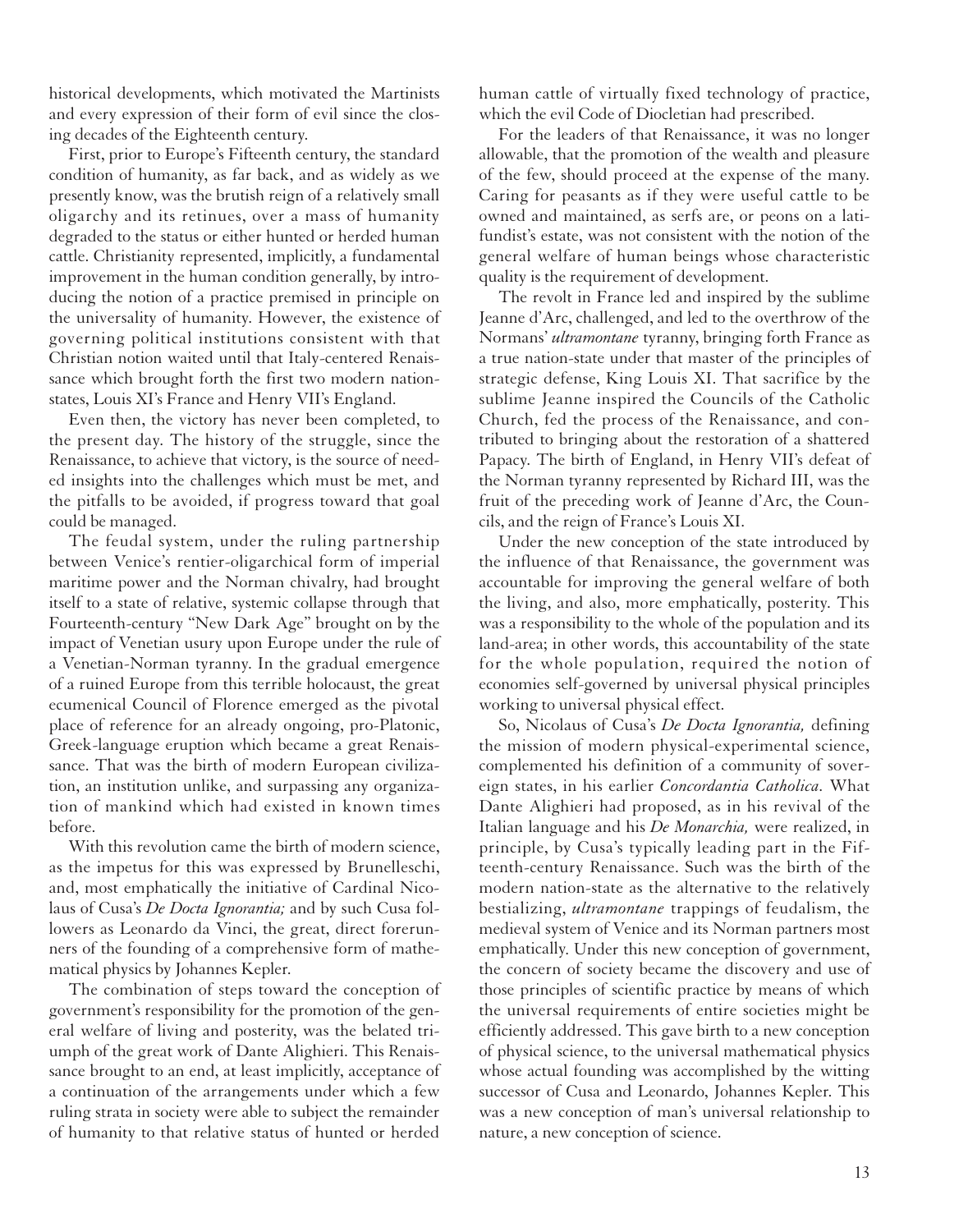**Man's ability to reach, through powers unique to the human mind, beyond the range of sense-perception, to discover, and to master processes lying only in the real physical universe beyond reach of an animal's senses, is the first step**

**toward actual knowledge of that realm we know by such terms as metaphysical, or spiritual.**



*The Crab Nebula, a paradox of modern astrophysics.*

This revolution, which erupted in that Renaissance and its aftermath, forced intensive debates in both law and physical science, respecting the nature of the human individual. Who could be lawfully reduced to the subhuman social status of slavery, the status of virtual cattle? Who could be reduced to a status but a little higher than a slave, a Mexico peon, for example?

The Sixteenth-century, Iberian trade in captured persons from sub-Sahara Africa, first by Portugal and then Spain, led the way; the Anglo-Dutch liberals followed, but later dumped the trade, as unpleasant and unprofitable, upon the Iberians deemed sufficiently inferior to be occupied with this unpleasant and poor quality of traffic. The troubled Isabella and Ferdinand resisted, but their decrees were impotent under the prevalent conditions of the ruling oligarchy of their new nation. From the Habsburg (Spanish: Hapsburg) succession, on, Spain became the leading butcher of European civilization, the later model of reference for the development of the Martinist freemasonic cult in France, and the object of nostalgic reference for Spanish-speaking fascists around the world still today. As the Netherlands war and the 1618- 1648 Thirty Years War attest, it was the bestiality of the Habsburg dynasty of Spain and Vienna, which led in creating a medieval-like depravity in Europe not superseded until the rise of the Dutch and British India Companies. Those Companies were spawned by the depraved conditions produced by the Venice-Habsburg efforts to turn back the clock of history over the 1511-1648 period, a period which some British historians have aptly described as a "Little New Dark Age."

By early during the Nineteenth century, Spain, which had never abandoned the slave-trade in practice up to that point, became the world's principal slave-trafficker, although under British license and supervision, past the time of the Spanish monarchy's support for the cause of the U.S. Confederacy. Then, by the latter time, the development of the internal economy of Spain, and the collapse of Spain's African-slave-trade into the U.S. slaveholders' market, had asserted its own relatively more productive, if poor habits, contrary to those of the decadent monarchy already overripe for the ashcan of history. The argument of the Spanish slave-traders and their like against the ineffective prohibitions of Isabella I and others, was of the form of seeking to demonstrate that Africans were not actually human, did not have actually human souls, but were categorically fit only to be hunted down like wild animals, and the population culled to the remnant assigned to become slaves. A similar argument was employed by the Spanish administration of Mexico,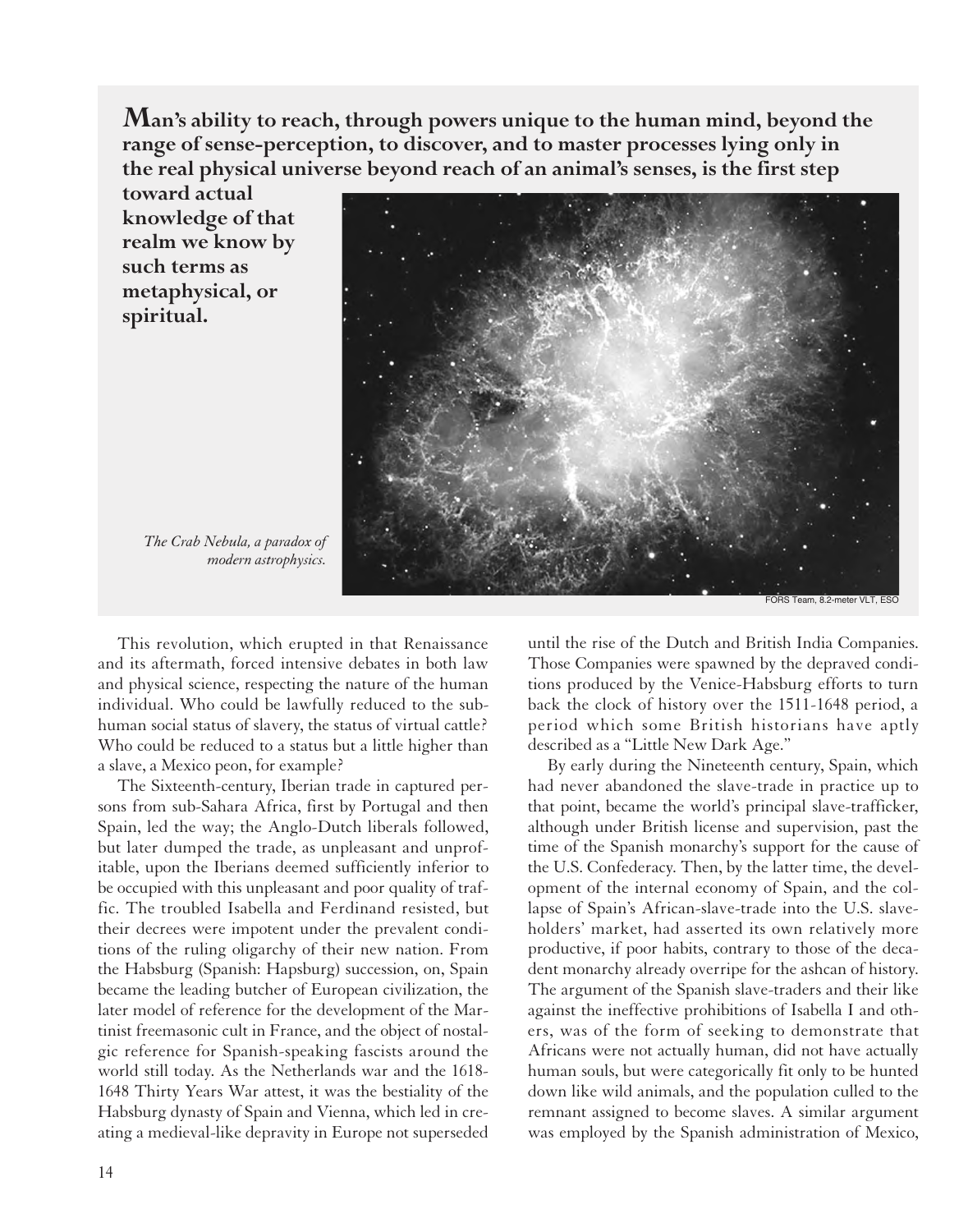in which the argument was that poor Mexican peons were not "rational," and therefore, were virtually humanoid-like cattle, not qualified to share the respect or economic rights accorded their latifundist exploiters; an argument later echoed by Quesnay and other Physiocrats in France, and the curious pseudo-logic of the Carlist roots of the Spanish-speaking branch of the Synarchist tradition in Spain and the Americas today.

The ability of the human individual to increase man's power over nature through discovery, and through reenactment of the discovery of those manifestly efficient universal physical principles, such as gravitation, quickest time, and universal physical least action, principles not directly visible to sense-perception as such, showed man as possessing, by nature, a power, a quality lacking in all lower forms of life, a power not attributable to living processes in general. This quality defines man as intrinsically a *spiritual being,* as I have referred to this above.

The physical-scientific meaning of *spiritual,* was pinned down by the work of the Russian scientist V.I. Vernadsky's definition of the Noösphere. I have addressed this in my 2001 book, *The Economics of the Noösphere.* Working from the standpoint of experimental physical chemistry, geobiochemistry, Vernadsky divided the domain among three types of phase-spaces: *abiotic, biotic,* and *noëtic. Abiotic* signifies experimentally defined universal physical principles which are not specific to living processes as such. *Biotic* signifies experimentally defined universal physical principles specific to living processes. *Noëtic* signifies those creative powers unique to the human mind, by means of which the discovery of experimentally valid universal physical principles of both the abiotic and biotic domains are discovered. In other words, we divide the experimental universe among three interacting, but distinct classes of principles: non-living, living, and *spiritual.*

It is this latter class of principle, *spiritual,* unique to the human individual, which defines a reality which corresponds to a valid religious experience. It is the combined generation and transmission of the experience of discovery of valid universal physical principles, of the abiotic, biotic, and noëtic domains, which expresses the functional distinction of the human species, as a species, from all other species.

This noëtic, or spiritual quality references the power of the individual human mind to access knowledge of a class of universal physical principles, whose efficiency is experimentally valid, but which, as principles, are outside the domain of sensory phenomena.

This conception of human nature, intrinsic to Genesis 1 and to Christianity, is sometimes referred to as the *Promethean* conception of the human individual.

#### Promethean Man

As long as the scientific-technological and associated cultural progress persisted, that trend militated against the continued influence of still powerful relics of the Venetian-Norman legacy. However, this fact merely made the surviving cultural relics of past feudal traditions the more enraged, the more inclined to desperate measures to crush the Renaissance and its effects out of existence.

A resurgent Venetian power struck back; with the eruption of the already referenced 1511-1648 period of Venice-orchestrated religious wars, the new creation, modern European civilization, was in bloody jeopardy. But, the force of progress was stubborn, and survived. The Treaty of Westphalia was virtually the rebirth of modern European civilization, and the founding of the U.S. republic is the best approximation of the goal in statecraft toward which the Renaissance and the Treaty of Westphalia had pointed. Had an American-style constitution, as drafted under the leadership of Bailly and Lafayette, been adopted by the French monarchy, the model of the young American republic would have transformed the entire sweep of globally extended European civilization. Thanks to the leadership of U.S. President Abraham Lincoln, the U.S.A. survived the machinations of the combined forces of the British monarchy, Napoleon III's France, Spain, and the Habsburgs, and the United States went on to become the world's most productive nation and its greatest power.

At the moment the impact of the young U.S. republic of 1789 was about to spread its influence rapidly in transforming European society, the enemy, led by Lord Shelburne's British East India Company, struck back, mobilizing those Martinists who emerged from July 14, 1789 on, as the leaders of the left-wing Terror and, as also the controlling forces of the subsequent right-wing reaction against that Terror, the first modern fascist dictatorship, that of Napoleon Bonaparte. The essence of that 1789-1815 development was a cultural revolution against the conception of man associated with the Renaissance, a conception of man then freshly expressed by the American Revolution.

Even inside the U.S.A., under a confused President John Adams, the New York City publication of British Foreign Office agent Sir John Robison's fraudulent *Proofs of a Conspiracy,* rallied the endemically treasonous, New England-based Essex Junto tribes *to persuade the Adams government that the United States must tend to ally with the British monarchy, against the revolutionary France that Lord Shelburne's British East India Company had brought into being, all for the purpose of crushing the American cause on both sides of the Atlantic!* This was that induced delusion of the Adams government, which produced the crisis of the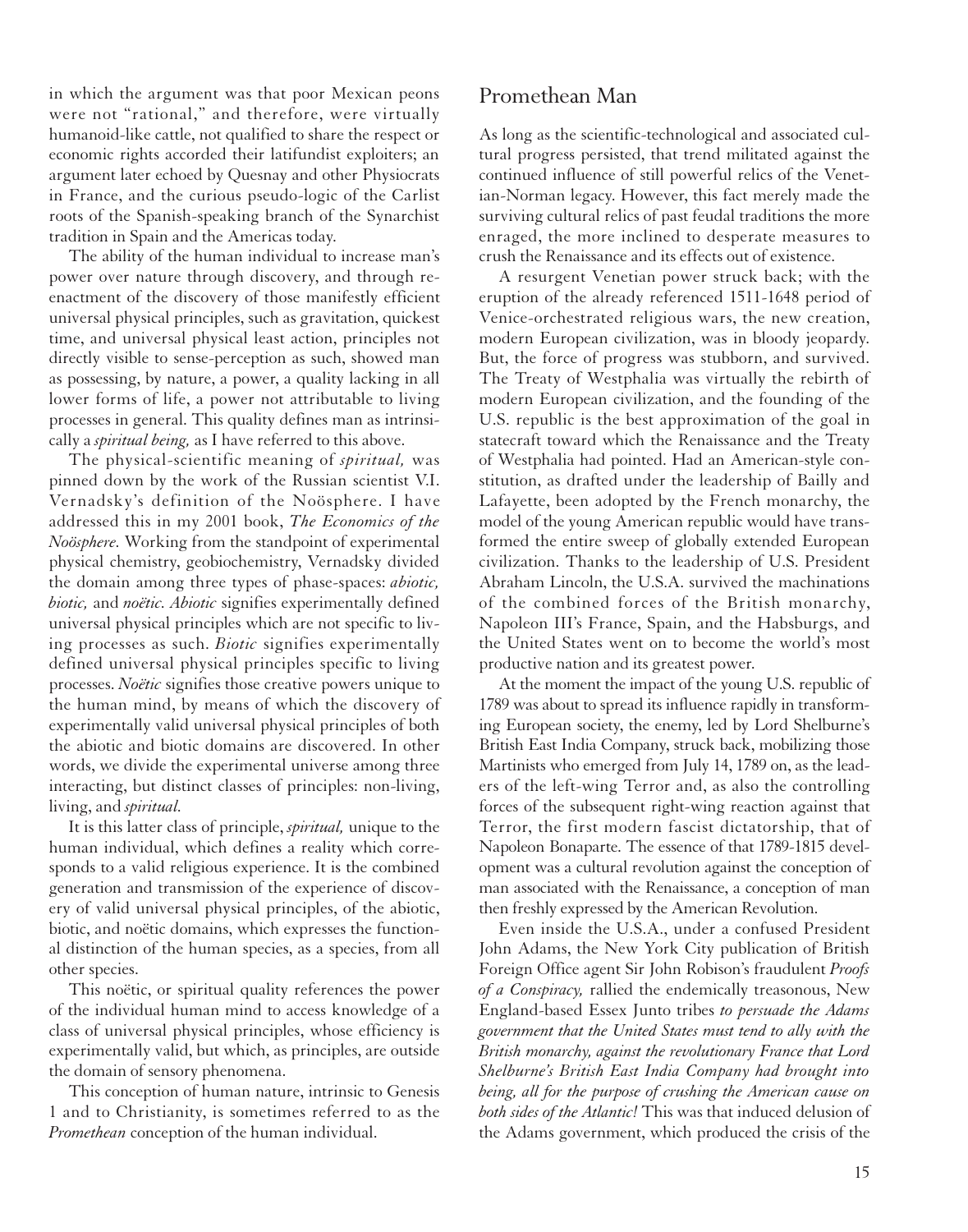Alien and Sedition Acts, and which led, by related means, to the disgrace and death of the Federalist Party, especially after the British Foreign Office agent Aaron Burr's killing of Alexander Hamilton, the clearest head among leading American figures on these issues at that time.

The Martinists and their Synarchist outgrowth have been the principal enemy of our republic, from outside and internally, since our War for Independence. They represent the evil that was the Roman Empire, the evil of the long reign of the Venetian-Norman tyranny over much of the history of medieval Europe. They represented the enemy of the Fifteenth-century Renaissance, the enemy of the creation of the sovereign nation-state republic, and were a continuation of those forces which have launched the religious and kindred wars which have so often nearly destroyed modern civilization. These are the monsters today, who seek to turn back the clock backwards, to what they call today "the end of history."

The relics of feudalism could not compete, economically or otherwise, with the progress of the emergent modern European civilization's impulse for progress. Those feudal relics might slow it, or stop it altogether, but they could not compete with it on the proverbial "level playing field." They might crush modern civilization by force, as they attempted with the Habsburg-led religious warfare of the 1511-1648 interval; otherwise, that failing, they might attack the problem along cultural lines, by seeking to uproot and stifle that new, Renaissance conception of man which had energized the coming into being of modern European civilization.

On the latter account, the Venetian Party revived Aristoteleanism and then also that legacy of William of Ockham known as the empiricism of Paolo Sarpi and Sarpi's household lackey Galileo Galilei. The degraded conception of man typified by these two assaults on the Christian conception of human nature, has been the main current of those efforts to destroy modern civilization, which are typified and more or less dominated by the Synarchist initiatives of today. The ideological center of the target for the latter attack is the notion of "Promethean Man."

The modern conception of Promethean man is traced chiefly from the first, surviving part, *Prometheus Bound,* of the Classical tragedian Aeschylus' *Prometheus* trilogy. The tyrannical gods of Olympus, led by the tyrant Zeus, hold mankind in subjugation to bestial conditions of life, by denying man the access to fire and, implicitly, the discovery and development of technology generally. This mankind, so oppressed, is implicitly that of Biblical Genesis 1, man and woman made equally in the likeness of the Creator of the universe, and endowed by Him with the power and obligation to develop the world: in other

words, to change it according to laws discoverable only by the mind of the individual human being. This is what the implicitly Satanic oppressor denies mankind, by oppressing us, or corrupting us, or a combination of both; this is what Prometheus fights to free man to do, a fight which Prometheus will win in the end. The tragic figure of Aeschylus' trilogy, is not the sublime Prometheus, but the depraved potentate Zeus.

In real modern history, the part of the evil, doomed tyrant Zeus, is played by the Venetian-Norman Party as an oligarchy, and a crucified Jesus Christ's redemption of man's true nature and destiny, is echoed as the Promethean role. Such is the principle of redemption of humanity expressed in the portrait presented by the Fifteenth-century Renaissance.

The enemy fears, more than anything else, the possibility that the ordinary people, at least a significant ration of them, adopts the Promethean image of man's assigned role, a role consistent with the Renaissance and the subsequent expressions of progress of globally extended modern European civilization. It is against that prospect that the enemy conducts cultural warfare, including religious war, and any other means for inducing man's self-degradation. This includes, most notably, attacks against the Promethean image in the misused name of religion, as by that archetypical swine, Aaron Burr's grandfather, Jonathan Edwards.

#### The Evil Men and Their Economics

Trace the way in which such swinish cultural corruption of mankind was pursued by the empiricists and their Martinist outgrowth, from the virtually Satanic figure of the founder of empiricism, Venice's Paolo Sarpi, through his personal lackey Galileo, and Francis Bacon, Thomas Hobbes, John Locke, Bernard Mandeville, David Hume, François Quesnay, Adam Smith, and Jeremy Bentham. For a more accurate picture, situate the paradoxical features of the case of Karl Marx against that relevant backdrop.

The first premise of that moral depravity which is empiricism, and its outgrowth, positivism, is the denial of the existence of man's capacity to know experimentally validated universal principles existing outside the domain of sense-perception. Usually, the empiricists do not deny that something unseen might exist, but they insist, that should it exist, its existence must either remain forever unknown to man, or might be inferred as an explanation of sensed phenomena in nothing more than a more or less statistical way. To this, the empiricists add the role of allegedly self-evident, primal impulses of greed, and lust for pleasure and power, presenting thus the image of Hobbesian man.

On this basis, John Locke defines the power of the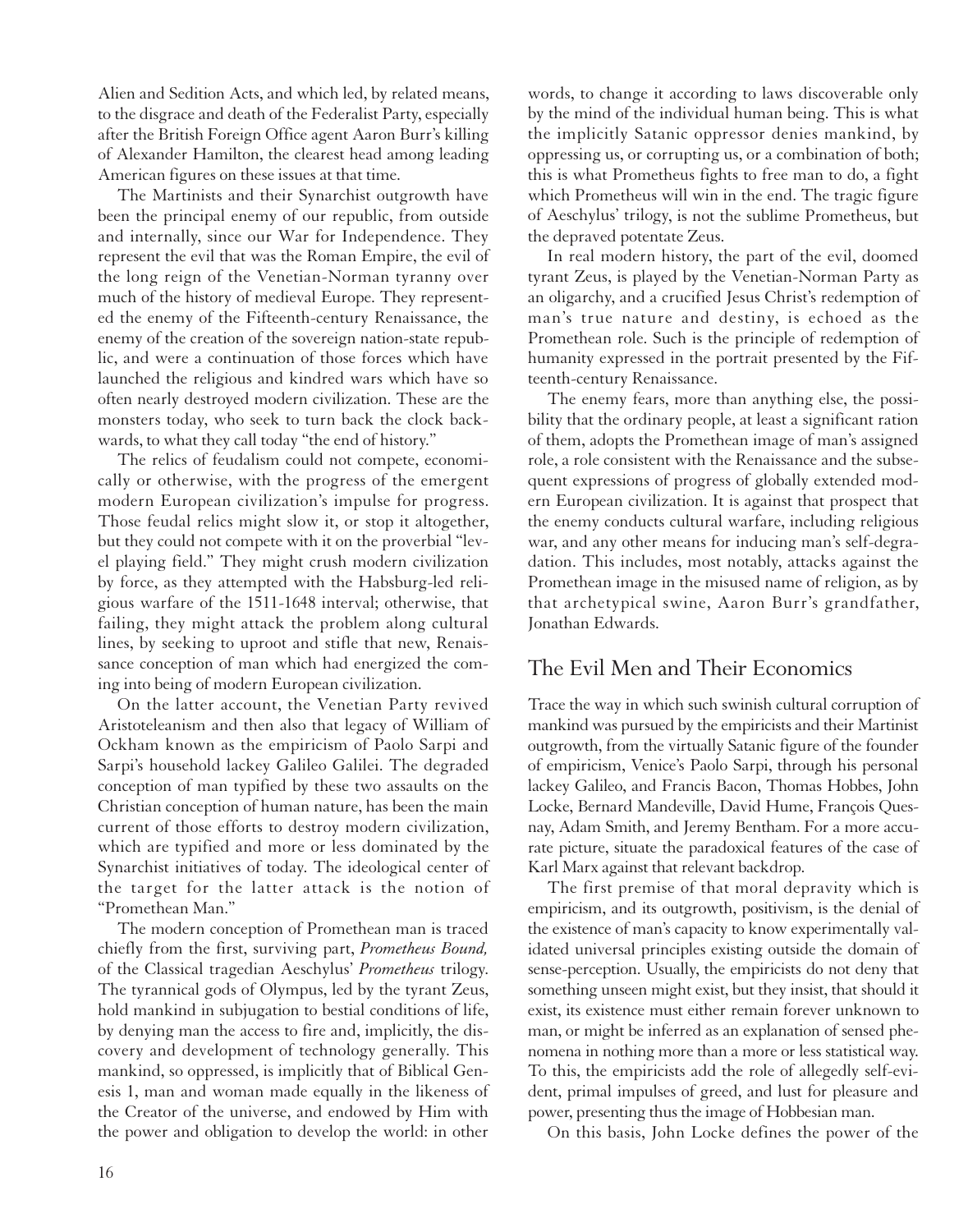landlord over the serf, or the like, to be the principle of the rights of property, a notion sometimes translated today as "shareholder value," or, under the law of the early 1860's Confederacy as "slaveholder value." Locke's *Essay Concerning Human Understanding* define this empiricist notion; whereas, Gottfried Leibniz's belatedly published *New Essays on Human Understanding* exposed the wickedness of Locke's design. It was the latter, Leibniz's work, which informed Benjamin Franklin and his circles; Leibniz's elaboration of the principle of "pursuit of happiness," became the basis on which the U.S. 1776 Declaration of Independence was premised, and the Preamble of the U.S. Federal Constitution defined.

With Mandeville, Quesnay, and Adam Smith, the lust to do evil becomes more explicit than it had been with Locke. London University's stuffed dummy Jeremy Bentham, would make even most modern fascists blush, perhaps even the devil himself, provided they knew most of what Bentham published, and what he actually did in the French Revolution. The explicitly hedonistic principle of utilitarianism, as introduced to the practice of today's U.S. Federal Reserve's faking of the data on post-1982 inflation in the U.S. economy to date, is typical of Bentham. See Bentham's *Principles of Morals and Legislation,* combined with works such as his *In Defence of Usury;* see, Simon Bolívar's denunciation of Bentham's British Foreign Office role in corrupting the South American revolutions of that time.

Earlier, Mandeville, the resident Satanic object of adulation by the Friedrich von Hayek's post-World War II Mont Pelerin Society, had been explicit in his claims to be, and to promote, evil. Witness the Mont Pelerin Society's adoption of Mandeville's paean to Satan, *The Fable of the Bees.* Quesnay's doctrine of *laissez-faire,* from which Adam Smith copied his "free trade," had been premised on the argument on which the economic doctrine of the French Physiocrats as a whole, and recent decades' turns in U.S. agricultural policy have been premised: that the farmers employed on the lazy, titled landlord's estate were merely human cattle, who had no part in creating the profit of the estate, or society as a whole; rather, the landlord, by virtue of the Satanic magic of his position as title-holder (e.g., "shareholder"), was the only producer of the net wealth of the estate, and of society as a whole.

These eerie dogmas of Mandeville, Quesnay, Smith, Bentham, *et al.,* have a root in very queer sorts of religions, such as the Cathars or Grail cult. Until Shelburne lackey Bentham's rise to power in the British Foreign Office's operations, Mandeville was the most openly shameless of that bad lot, but the other empiricists of the Eighteenth and Nineteenth century were not far behind him. The Martinists went further, as they do today, but they only make explicitly religious, the evil which permeates the entirety of the empiricism of the so-called Eighteenth-century "Enlightenment." Consider the following excerpt, which I have often quoted elsewhere, from Smith's 1759 *The Theory of the Moral Sentiments.* Read this, or, perhaps re-read this, from the standpoint of looking at this passage as typifying an underlying, pro-Satanic form of religious belief. That is my intention in excerpting it here; read it from that point of view. I underline the most relevant elements from the excerpt.

The administration of the great system of the universe . . . the care of the universal happiness of all rational and sensible beings, is the business of God and not of man. To man is allotted a much humbler department, but one much more suitable to the weakness of his powers, and to the narrowness of his comprehension; the care of his own happiness, of that of his family, his friends, his country. . . .

But, though we are endowed with a very strong desire of those ends, it has been intrusted to the slow and uncertain determinations of our reason to find out the proper means of bringing them about. *Nature has directed us to the greater part of these by original and immediate instincts. Hunger, thirst, the passion which unites the two sexes, the love of pleasure, and the dread of pain, prompt us to apply those means for their own sakes, and without any consideration of their tendency to those beneficent ends which the great Director of nature intended to produce by them.*

Smith's utterance belongs to a wildly irrationalist, pagan religion, not science. It is like the Cathar doctrine central to Quesnay's pro-feudalist Physiocratic dogma, a worldview, and a blasphemous definition of God, derived from an *a priori* set of definitions, axioms, and postulates. Nonetheless, as Shelburne lackey Adam Smith's argument in his anti-American propaganda-piece of 1776, *The Wealth of Nations,* was largely lifted from the work of the French Physiocrats Quesnay and Turgot, this eerie, pro-Satanic dogma of *laissez-faire,* which plagiarist Adam Smith copied as "The Invisible Hand" of "free trade," became—together with its adoption of the Malthusian doctrine of the Venetian Giammaria Ortes—the entire basis for the British East India Company's Haileybury School of economics, the so-called English school of political-economy from which Karl Marx derived his own definitions of economics: the axiomatic assumptions of Ortes' argument, as copied more faithfully in English by Malthus *et al.,* than in Marx's German.

The spread of this empiricist school of Bentham *et al.* into the Marxian socialist movement, is underscored most luridly by the expressed influence of Thomas Huxley on Frederick Engels, especially Engels' scientifically absurd speculation on the derivation of man from apes, allegedly by the development of the opposable thumb! Engels was a thoroughly British empiricist of the Bentham school, a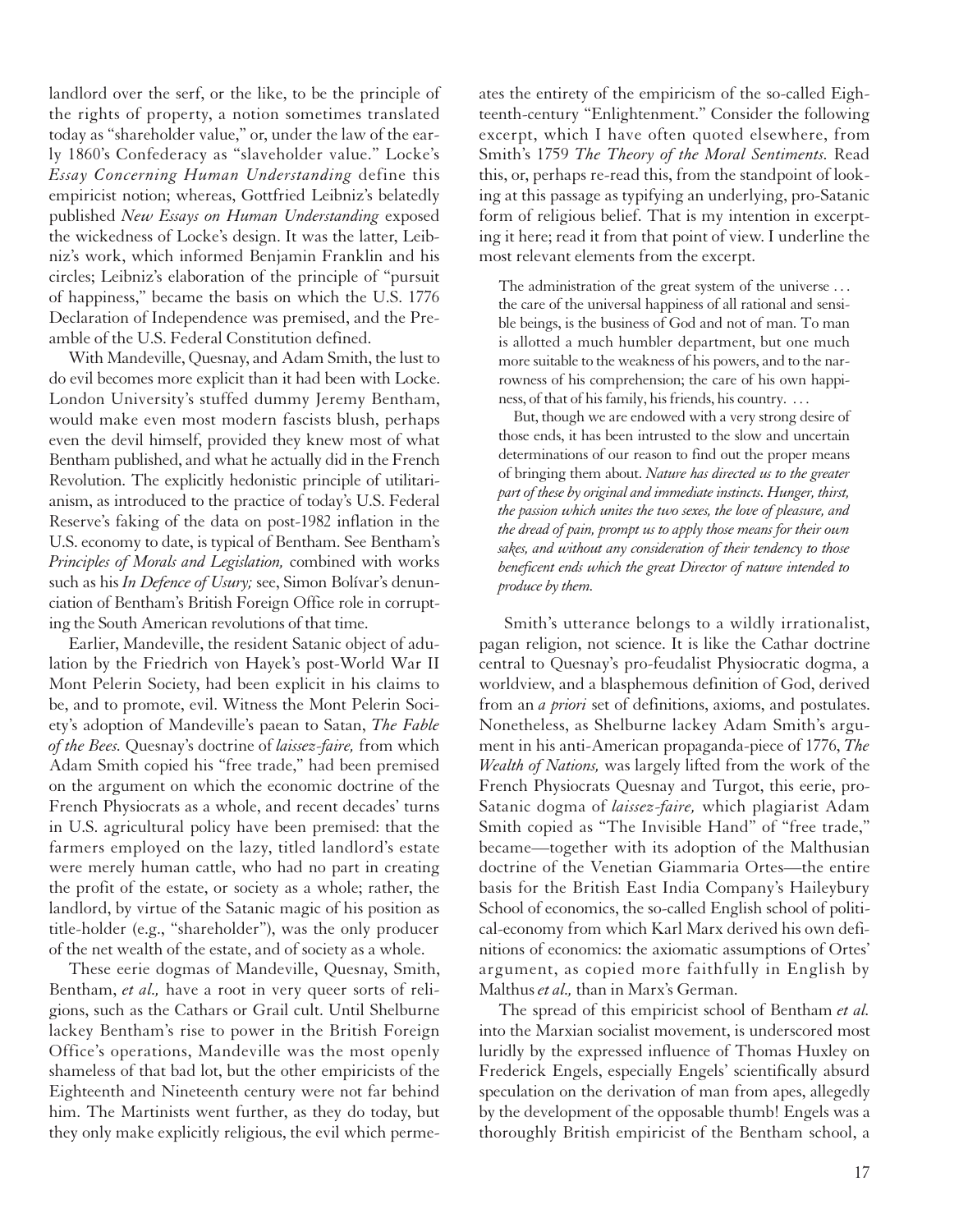British manufacturer of goods produced from slavegrown American cotton, and a political dilettante, who foisted his explicit hatred of the greatest economists of his century on his poverty-stricken protégé Karl Marx—first against the German-American Friedrich List, and, later, the Americans Alexander Hamilton, and, by name, Henry C. Carey. Poor Marx was an unwitting protégé of Bentham's pupil Lord Palmerston, who coordinated both the Young Europe and Young America left-wing conspiracies of that time through such channels as Palmerston rival Urquhart's foreign-intelligence post at the British Library, the place where Marx polished his studies of British political-economy and its included Physiocratic roots. This study occurred, substantially, under veteran British intelligence handler, the same Urquhart who handled the correspondence of the Young Europe network, and also supplied ostensibly helpful advice to a duped Marx.

In an Age of Lies, which the recent three centuries of globally extended official European civilization have largely been most of that time, it were inevitable that dust-layered truth might be retrieved from that attic where unconventional opinions, good, bad, or awful, are customarily stored. The actual progress of modern economy, from its roots in Charlemagne's census, has come chiefly from the Fifteenth-century Renaissance; was fostered by the work of Cardinal Mazarin and Jean-Baptiste Colbert; and was founded as a body of scientific work with Leibniz's development of a branch of physical science, the latter known as physical economy, over the interval of 1671-1716. The American System of physical economy was chiefly an outgrowth of the European influence which brought the work of Leibniz into shaping the world-outlook of Benjamin Franklin and his associates, into the form reflected in Treasury Secretary Alexander Hamilton's famous three reports to the Congress, including the famous 1791 *On the Subject of Manufactures.*

During my own youth and young manhood, the work of Leibniz was the chief influence which I adopted for my own view of my early exposure to then-contemporary manufacturing and related practice of technology. Hence, my own original contributions, dating from work of the 1948-1953 interval, which became my own Leibnizian practice of economic analysis and long-range forecasting from the standpoint of physical economy, for which I am known in various leading scientific and other circles here and abroad today. It was the standpoint of Leibnizian physical economy, as expressed by Hamilton, Mathew Carey, Friedrich List, and Henry C. Carey, which came to reshape the thinking of much of the thunderstruck world after President Abraham Lincoln's victory over that Confederacy which had been launched by joint efforts of the British monarchy, Napoleon III's France, and others. From about the time of the 1876 Philadelphia Centennial convention, Hamilton's legacy, the American System of political-economy, proceeded to transform the economic policy of practice of many of the world's leading nations, on continental Europe, in Japan, and in Central and South America, too. Later, at Harvard University, and in preparing, later, for his U.S. Presidency, Franklin D. Roosevelt had returned to the American System legacy of his celebrated ancestor, the New York banker Isaac Roosevelt, a key collaborator of Alexander Hamilton. So, Roosevelt rescued our republic from the follies of Coolidge and Hoover.

The history of the U.S. republic, from the beginning, has been principally a see-saw struggle between two irreconcilable philosophical systems of political-economics: the standpoint of physical economy, that of Leibniz and his followers; versus the empiricist tradition of Venice's Paolo Sarpi and the Eighteenth-century Enlightenment. This has been the pivotal feature of the economic history of the U.S. itself, and our republic's past and continuing philosophical relationship to the world at large.

The cases of Marx, Engels, and their aftermath, are to be situated as Karl Marx himself declared himself a follower of the Enlightenment's empiricist school of political-economy, that of Quesnay and the British East India Company's Haileybury School of Adam Smith, Jeremy Bentham, Thomas Malthus, *et al.* Thus, Marx's work and its effects can be understood, only after we have situated him and his influence exactly where he situates it, within the bounds of the Eighteenth-century empiricist adversaries of both Gottfried Leibniz and the American System of political-economy. Today's generally accepted history of political-economy is not a branch of science; it is the work of the cult known as the Enlightenment, a cult permeated by that strong pro-Satanic component of which Mandeville and Bentham are most flagrantly typical.

Mandeville, the overt Satanist, was already franker than Adam Smith; but, nonetheless, there is no systemic difference in axiomatic assumptions between Mandeville's *The Fable of the Bees* and the passage which I have cited from Smith. Mandeville only adds the qualification, that that tyrant which Smith terms blasphemously "the great Director of nature," has crafted the universe to such effect that the unrestrained pursuit of vice and corruption are that Director's essential means, by means of which the benefits to society as a whole are produced: Mandeville's god is the great gangster who runs the infinite brothel and gambling casino, and, perhaps is the silent partner in Enron and Halliburton, too! Smith's anti-American tract of 1776, *The Wealth of Nations,* makes the connection between the intent of the 1759 work and Mandeville's argument explicit. The published writings, and secret practice of Smith's associate Jeremy Bentham, carry Smith's moral degeneracy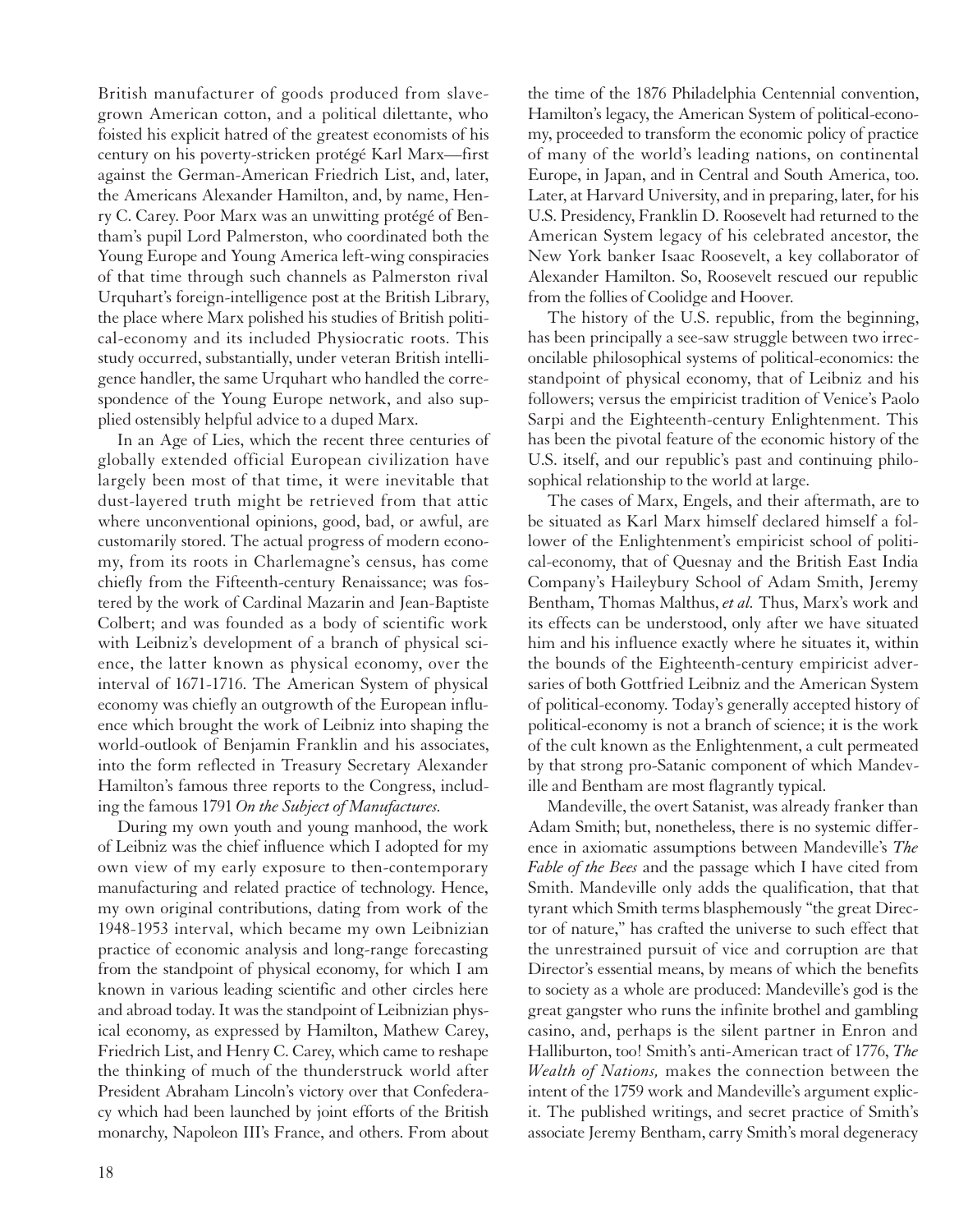**For the leaders of the Renaissance, it was no longer allowable, that the promotion of the wealth and pleasure of the few, should proceed at the expense of the many. Caring for peasants as if they were useful cattle to be owned and**

**maintained, as serfs are, or peons on a latifundist's estate, was not consistent with the notion of the general welfare of human beings whose characteristic quality is the requirement of development.**

*Pieter Bruegel, "The Corn Harvest" ("Autumn") (detail), 1565.*



into the extremes of florid detail.

The most efficient way in which to destroy a society by its own hand, is to criminalize the behavioral habits of its leaders, while making their underlings the accomplices of such perversions, and holding dissenting honorable men and women up to ridicule and to persecutions which may prompt their cowardly friends to desert them, perhaps in expectation of new benefactors for their desired life-styles and careers.

Now, that much said, reconsider what I have said on the subject of evil men up to this point, now from the comparative standpoint of a textbook course in Euclidean geometry. What are the definitions, axioms, and postulates of the empiricist systems of social thought, as a closed system based upon an uncompleted set of mechanical rules of behavior? Then, add several new rules which tend to make a distinction between the pre-Bentham "geometry" of Anglo-Dutch empiricism, and the bloody, Martinist holocaust which Shelburne's Bentham set into motion as the French Revolution of 1789-1815.

From the start, empiricism, like the influence of Aristotle and Euclid, sought to stop, even turn back the wheels of human progress, by decreeing a universe of fixed principles, ruled by a God who could do nothing to change the set of principles once he had set them into motion.

This was the condemnation of Aristotle by Philo of Alexandria. This was the reactionary folly of the Sixteenth century, which the Venetians imposed in the form of the dead astronomy-systems of a revived pro-Aristotelean hoaxster Claudius Ptolemy, and the sterile, essentially Aristotelean models of Copernicus and Tycho Brahe. Those were the astronomy of a universe which left the Creator, as if handcuffed, outside reality, and degraded man to the behavioral status of just another animal. It was a universe in which a fixed set of definitions, axioms, and postulates ruled, in which history was essentially dead, without as much as the bare possibility of intervention by revolutionary, newly discovered universal principles.

It was a utopian's universe, in which the only permissible change was a perfection of the enforcement of a fixed set of rules of the game, an infinite game of chess, in which progress would mean nothing of importance in the end; the rules would not change, and the game, however the players tried, would never really change anything in the real universe. It was the hateful universe of Bertrand Russell's *Principia Mathematica.* In effect, it was the universe of the Zeus of Aeschylus' *Prometheus Bound,* the world despised by Goethe's poetical Prometheus of his *Grosskopta,* a world in which Zeus and his lackeys played dirty tricks against a mankind allowed to do essentially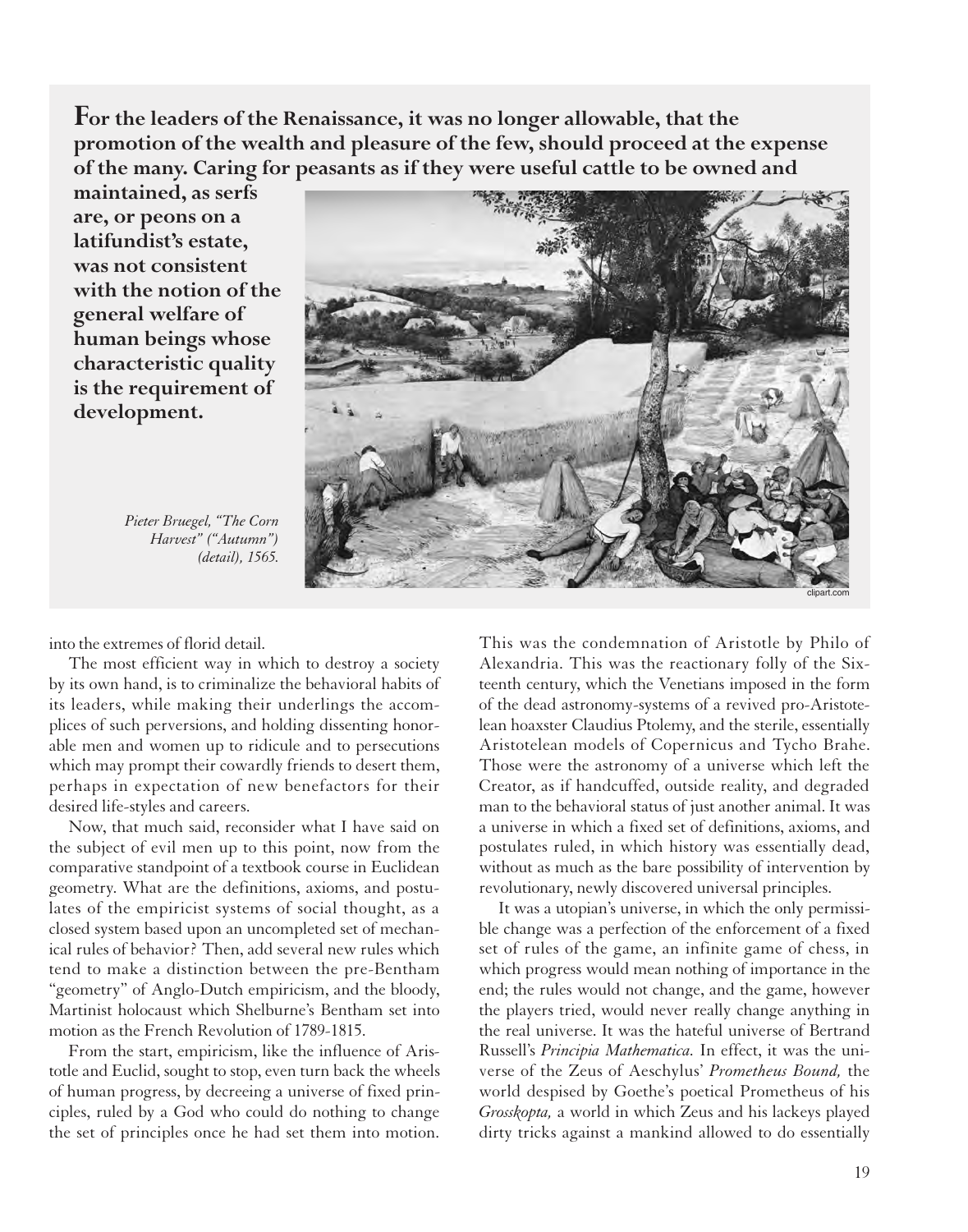nothing to distinguish itself from the beasts. A world whose imaginary god, Zeus, was a cruelly capricious bastard, a Nietzschean Superman, a virtual Satan. It was the world of Shelburne's Jeremy Bentham, who begat Lord Palmerston, who, in turn, in a manner of speaking, begat the consummately evil Bertrand Russell, who begat his altar boy, the maliciously playful monster, John von Neumann, of *The Theory of Games and Economic Behavior.*

With Bentham and the Martinists, the man of unmatched pure evil, a Nietzschean beast-man, struts upon the stage of modern world history, a man like the Roman Tiberius, Caligula, or Nero, or Adolf Hitler, who would commit such monstrous crimes, on a mass scale, as would induce a terrified people to kiss his feet with their ardor, and seek to emulate their new master by excelling today in a greater evil than they had done the day before. This was the quality Shelburne sought in agents such as Philippe Egalité and Jacques Necker; this was Bentham's Londontrained assets, Danton and Marat; this was the Jacobin Terror; this was the transitional part played by the thieving whoremaster Barras; this monster, this Nietzschean superman, was Napoleon Bonaparte in the role of bandit-emperor. Such a beast was the Napoleon who launched the first modern fascist empire which Cheney has presently aimed to reproduce by nuclear means. This was the Napoleon whose criminal energy prompted the crafting of a philosophy of history, and theory of the state, by that G.W.F. Hegel who had come to adore Napoleon, but would console himself later by serving the Holy Alliance's Prince Metternich and the fascist-like Carlsbad Decrees.

The cumulative impact of the succession of horrors of the 1789-1815 interval of the Martinists' rampage, was the birth of the Romantic movement. This turn away from the late Eighteenth-century rise, in tandem, of both the German Classical tradition's revival of that legacy of human reason represented by Shakespeare, Leibniz, and J.S. Bach, and the 1776-1789 American Revolution, sank early Nineteenth-century Europe into a renewal of the Romantic legacy of Rameau, the pro-Satanic Mandeville, and Walpole. The decadence which was early Nineteenthcentury Romanticism, rose to the surface with Napoleon's coronation and subsequent victory over not only Prussia, but, implicitly, Germany, too, at Jena-Auerstädt. After the awful outcome of the 1814-15, Metternich-hosted, and fairly described as "sexual Congress" of Vienna, Europe was chiefly plunged deeper into the cultural pessimism expressed as the post-Napoleonic Romanticism of Liszt, Berlioz, Schopenhauer, Wagner, and others. This decadence was the source from which later proliferations of Napoleonic tyrants sprang; these were, among others, Mussolini, Hitler, Franco, Laval, and Vichy.

The man of evil, hailed by Nietzsche as his reborn

Phrygian Dionysus, had come upon the stage of history, and was determined to stay and conquer. It is that heritage against which we must contest today.

#### Evil As a Religion

Synarchism was not a political doctrine; it was created as a freemasonic form of pro-paganist religion, a Satanic religion, called Martinism. The influence of this Satanic religion is expressed today by, among others, Vice-President Dick Cheney and his professedly neo-conservative "Chicken-hawks." The latter degenerates typify cowardly tyrants who send others to kill, while they themselves follow the battle-torn procession like predatory carpet-baggers, like the buzzards. Otherwise, the difference between the Promethean, on the one side, and the sophists, empiricists, and Martinists, on the other, is not fairly describable as merely a difference in political commitments, but, rather, a virtual functional difference in species.

There are chiefly four axiomatic qualities of distinctions which distinguish matured, normal men and women, from the sophists and empiricists in general and the Martinists most emphatically.

This can be summarized as a series of four interdependent but respectively distinct theses, as I do, as follows, now.

First, a normal representative of the human species is distinguished from the beasts, by the capacity to distinguish objects of thought which correspond to the existence of experimentally valid universal physical principles, principles which exist beyond the reach of senseperception as such, but whose existence is susceptible of conclusive experimental proof. The discovery and proof of these principles, first as hypotheses, and then as experimental proof of principle, is achieved through the human mind's unique capacity to recognize the footprint of anomalies in the ordering of perceived events. The term "cognition" is properly restricted to references to the process of discovery and proof of the principles which solve the relevant anomalous paradoxes.

In the mathematical physics of Gauss, Abel, Dirichlet, Wilhelm Weber, and Riemann, this defines the physical reality reflected as the complex domain. The mastery of that acquired view of the physical reality corresponding to the complex domain, has been the keystone for the educational self-development of the youth movement which I have sponsored.

Second, in many cases, man is able to apply these efficient, universal, but non-perceptible principles to the universe around us; that, to the effect of increasing the relative potential population-density of the human species, or of the particular culture which benefits from that practice. This distinguishes the human species categorically,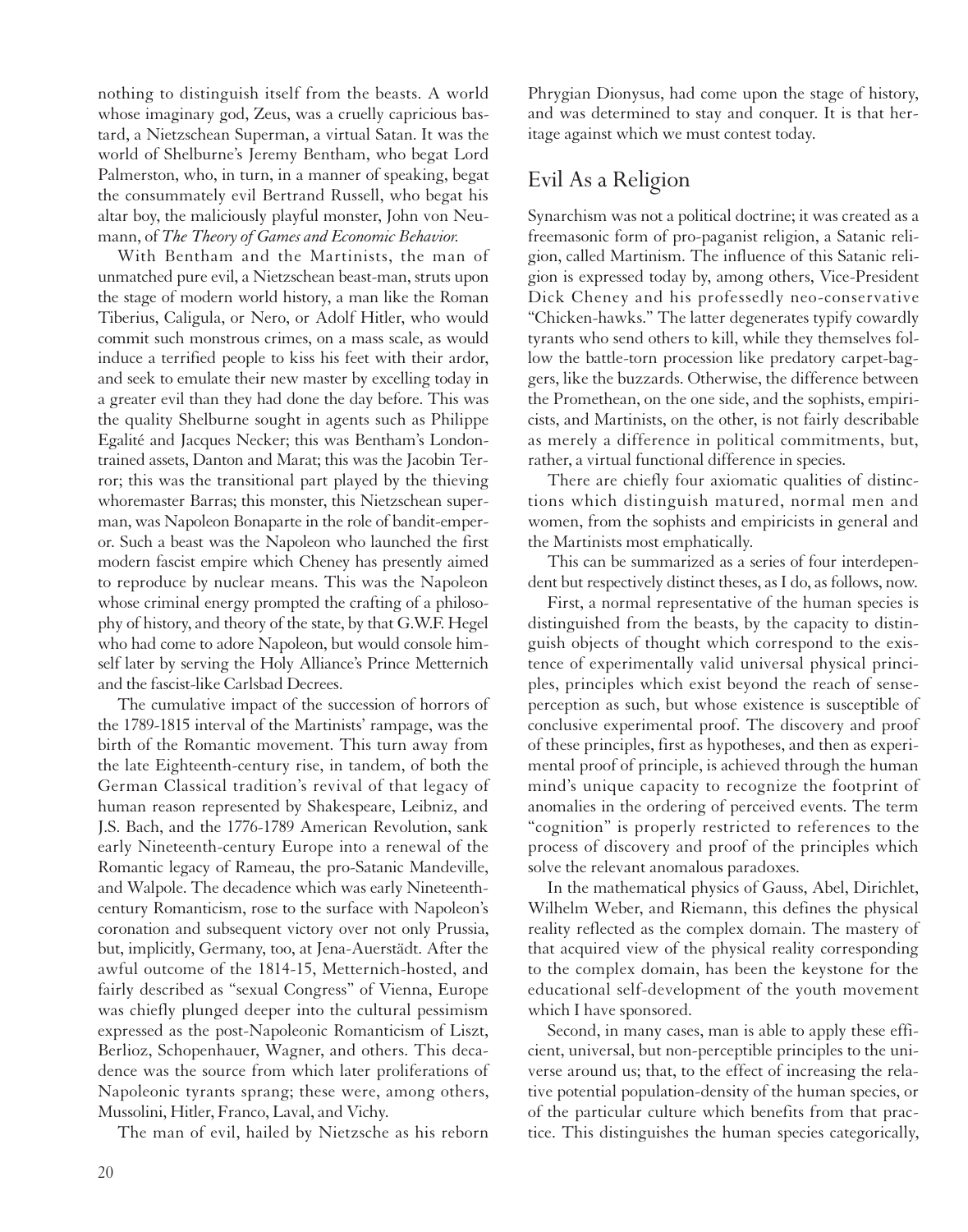ecologically, from all other living species.

This is the basis for my original definition of corresponding principles of a science of physical economy, a practice of physical economy which I have defined as Riemannian in essential form.

Third, the sustainable progress of society depends upon the transmission of these discovered principles, both "horizontally" and "forward," through induced replication of the relevant cognitive experience of replicatable individual discovery by individuals. This process of combined transmission and creation of ongoing new such discoveries, of both physical science and Classical modes of artistic composition, is the proper referent for the term "culture."

Fourth, the preceding three principles situate the mortal human individual in such a way, that the mortal existence of each is implicitly immortal, not as merely a living creature, but, rather, also as a cognitive being, whose existence is a contributing feature of the continuity of the culture, and of the human species in general. The images of the greatest known scientific discoverers, Classical artists, heroes, and statesmen of history, exemplify the sense of cognitive immortality potentially available to each of us. They who realize this in their outlook and practice, live in a simultaneity of eternity, within which they are immortal presences living with us today. The true interest of the human individual, the only real wellspring of true morality, is to dwell among those companions forever, even after we were formally deceased, to prize, above all other things, that principle of *agap*<sup> $\bar{e}$ </sup>, as uttered by Plato's Socrates and the Apostle Paul's 1 Corinthians 13. The true nature of man, and the principle of *agap* $\bar{e}$  so defined, are inseparable notions.

Therefore, in summary of those theses: The transmissible qualities of discovered principles represented by these four characteristics of our species and its societies, form a higher geometry embodying them. This geometry is of the form of a Riemannian geometry, composed of an accumulation of known, active universal principles, principles which correspond either to the individual mind's immortal relationship to nature, or to the principled aspects of the social processes through which society is enabled to cooperate in its mission for the betterment of mankind.

As the best Classical modes of artistic composition attest, the principled features expressed by those modes are as definite and efficient in their domain, as so-called universal physical principles in their own domain of immediate reference. Principles of natural law, such as those of the Preamble of the U.S. Federal Constitution, are included among the category of universal physical principles of Classical artistic composition.

As Riemann writes, in his celebrated 1854 habilitation dissertation, the "geometry" I have defined here knows no principles as existing in the universe but its own. No *a priori* definitions, axioms, and postulates such as those of a formal Euclidean geometry, are permitted. Geometry as a whole is a complex domain, composed, in the one aspect, of the Pythagorean type of constructive geometry of sense-perception, and, on the other, the geometry of presently known universal physical principles. The efficient intersection of the two geometries defines a higher, Riemannian, notion of a Gaussian complex domain.

At this moment in the history of our planet, it is our proper destiny and potential, to fulfil the intended effects of our creation: the establishment of a community of natural-law principle among a system of perfectly sovereignstates throughout this planet, a work which must be wrought chiefly by rediscovering and invoking the noblest features of our history, by our example, by our good will, and by the influence we should exert to encourage the achievements of other republics. Remove that one bitter adversary, the corrupting worm of those alien species of Synarchist forces from within our political-economic system, and the presently crisis-wracked economic world has reached a place in history that we are ready to move into a new era in world affairs, the era of a community of principle among sovereign nation-states.

Then, were that done, the Martinists and the kind of extreme evil such sophists represent would vanish into the archives of history. That destiny of their species they are not ready to accept. They are bearers of a religion of terror, a Nietzschean form of Dionysiac, Satanic terror. That is our enemy, whom we must defeat; that is the unfinished work abandoned by the untimely death of one of the Synarchists' most hated and feared figures of modern history, President Franklin Roosevelt.

It is for that that we must fight. It is that mission which defines the only true meaning presently available for the continued existence of our nation today. For that, we must defeat the Synarchists and what they represent; it is not sufficient to defeat them once again; we must make that defeat irreversible. If we fail, their terrorism will gleefully kill us, and will punish all humanity with a prolonged plunge into the awful planetary dark age which the present intention of those Synarchists implies.

## 2. Religion, Passion, and Politics

As I have stressed in many published locations, most recently my "Visualizing the Complex Domain," and more emphatically in the slightly upgraded edition writ-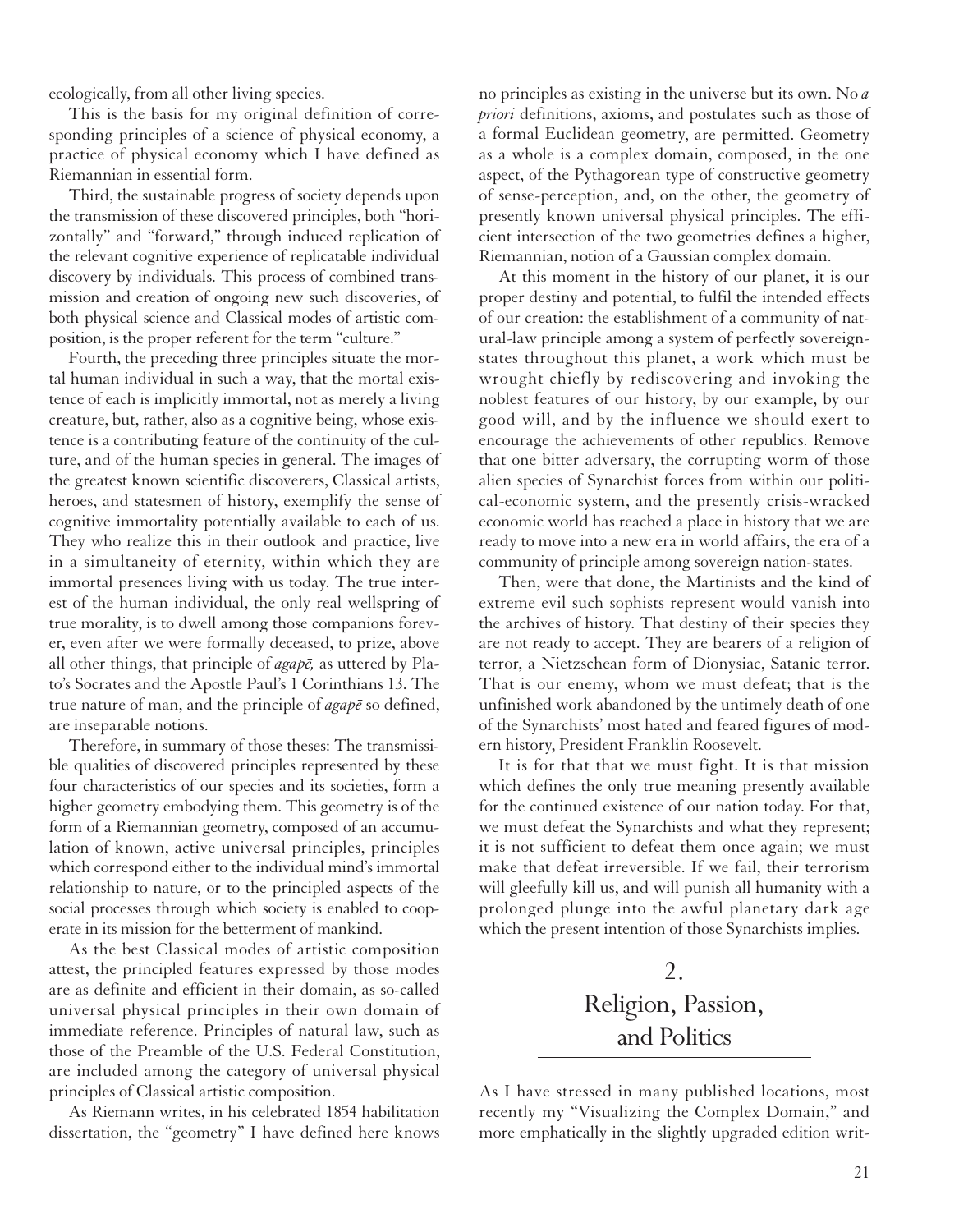ten for publication in *21st Century Science & Technology,* the usual trouble with taught mathematics as such, is that it prides itself, like a seraglio's eunuch, on its liberation from the natural passions of real-life practice. This dichotomy, respecting their view of nature, has not prevented eunuchs, or kindred spirits among mathematicians, from hating one another, or doing hateful things to one another's professional work. The expression of such moral indifferentism, typical of the "ivory tower" mathematician since the sophistries of Descartes and Euler, through the accomplices of Bertrand Russell's followers today, has been the greatest source of incompetence, and destruction, even explicitly outright evil, practiced in the name of what passes among them for science. Empiricism is but one example of this.

The presently most significant result of the influence of such reductionist disorientation, is a utopianism akin to that of H.G. Wells' 1928 *The Open Conspiracy,* and to the doctrine of "nuclear preventive war" designed by Wells' allegedly peace-loving, ostensibly Synarchist accomplice Bertrand Russell. The common clinical expression of such formal indifferentism within those professional precincts, is the utopianism of an Euclidean or other geometry subjected to a set of *a priori* definitions, axioms, and postulates; this is typical of such utopianism. The so-called "new math" is among the most despicable expressions of the impact of such folly upon public education today. The kind of populism, or anarchism, or anarcho-syndicalism, premised on substitution of those allegedly "commonsense" varieties of homespun "self-evident principles," which often tends toward fascism, is also typical.

To avoid catastrophic errors of that or kindred types, society requires principles of social practice which are akin to the universal physical principles of scientific practice, but which pertain to relations among persons, as distinct from those reflecting the simpler relations between persons and nature within the universe around them.

The pathological type known as the utopian, is typified by the special case of the single-issue fanatic, who would put the universe itself in jeopardy, should he, or she, fancy that such desperate measures would compel society to submit to the fanatic's choice of single issue. An exaggeration? Not really. Consider those so-called "right to life" cults which would stop at nothing to prevent an abortion, even at the price of killing the infant a moment after it had been born, a fanatic who would not flinch at the ritual execution of the probably innocent, in Governor George W. Bush's Texas, or snuffing a patient to keep health-insurance payments down. These are not exaggerations, but instances of actual controversies, sometimes bitter ones, with which I have been confronted in my role as a prominent political figure dealing with such single-issue groups of sophists.

The supporters of Bertrand Russell were, similarly, prepared to support Russell's proposal for a "preventive nuclear bombardment" of the Soviet Union, or elsewhere, as Cheney is today, all for the sake of terrifying the world into surrendering the right to national sovereignty, to an imperial dictatorship under world government. Or, the case of Moral Rearmament fanatics who found the Hitler regime attractive.

An apparently less extreme sort of fanatic, is the populist who argues, that he or she must concentrate on his or her own local family and community issues, even if that meant neglecting action to save the nation from a depression which would wipe out precisely those family and community conditions which the populist professes to protect. The populist's mind often dwells within in a fantasy akin to the assumption that the universe itself is flat. Being a populist, he knows that he can see that it is flat, even from the steps at his back door!

In economics, for example, the average productivity of labor of an enterprise in any locality, is a subsumed function of the level of development of the nation's and region's physical economy as a whole. Supply and price of electrical power, for example, is a function of the development of a well-regulated, integrated public-utility system of combined production and distribution. Deregulate, and the incurred physical cost of production and distribution must inevitably soar, while the price of a delivered kilowatt-hour must necessarily skyrocket, as it has in Enronraped California. Getting cheaper goods from abroad through "outsourcing" and "globalization" may seem a benefit, but not if this means shutting down the places of employment and incomes of the people of our nation who can no longer buy. Deregulating real-estate speculation is no boon to the person of average income who can secure no dwelling at less than nearly \$1,000 or more per month; nor is that a measure which enhances the security and public health conditions of an entire community.

This brings us to the integrated role played among religion, passion, and politics in the matter of the security of a nation, or, for that matter, the world at large. This overlaps, but is not quite the same issue as the matter of the Synarchist threat itself, but it is an extremely relevant, if only contiguous area, a topic which shows us the kind of corruption which may lead its victim toward degeneration into a sympathizer of Synarchist causes. This source of corruption reveals an additional political dimension in the security concerns which Synarchism touches. It was chiefly by means of that specific quality of popular corruption, that the U.S. was transformed from the world's most productive nation, into the fallen pleasure-dome it has become since about the time of the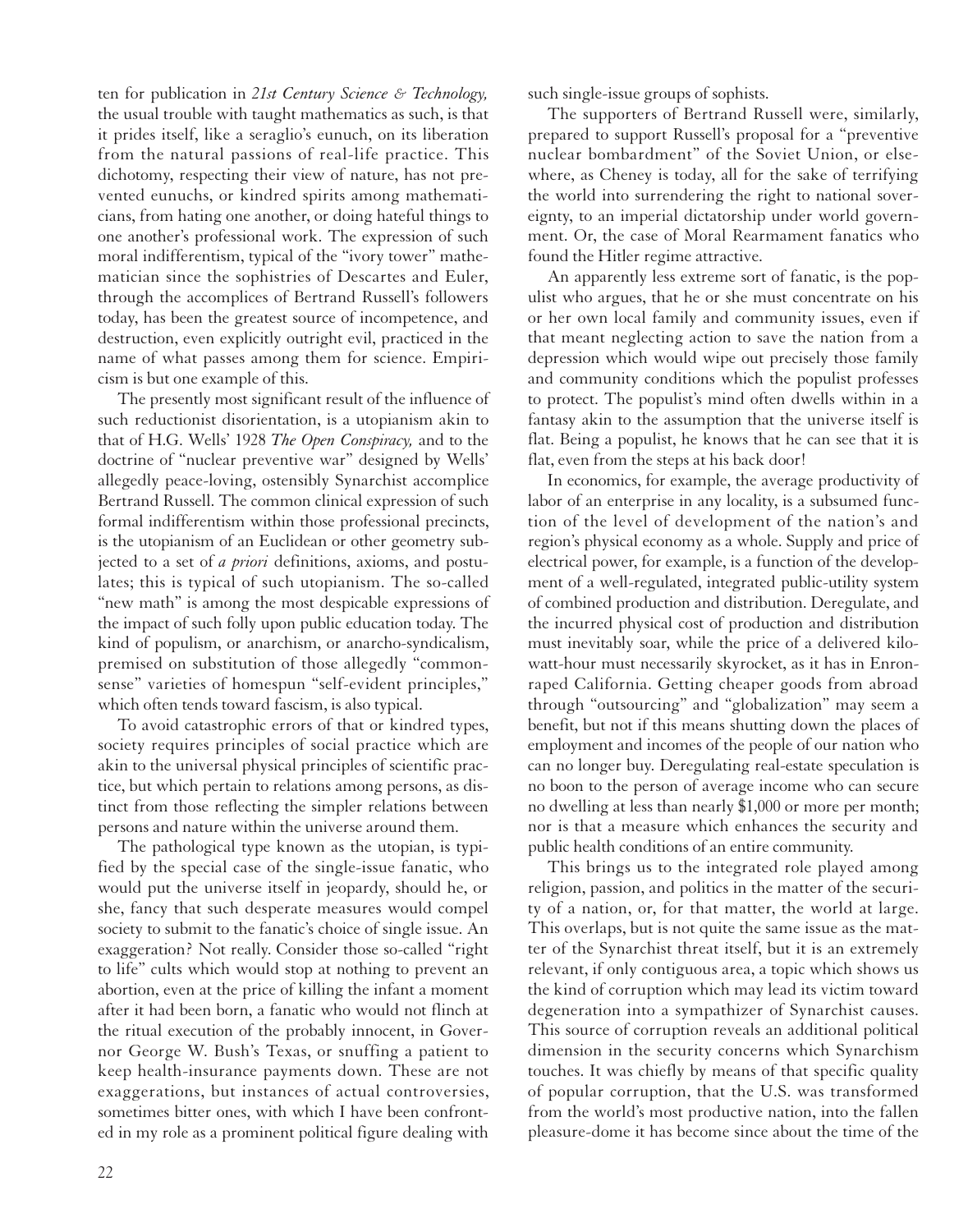assassination of President Kennedy and the launching of the 1964-72 official U.S. war in Indo-China.

The issue is the mid-1960's launching, on a mass scale, of the transformation of the culture of the people of the United States and elsewhere, from the morality of a productive society, into the decadence of a "post-industrial," "feel good," "me" society. It is urgent that the citizens face the fact of the way in which this transformation of our nation, from progress to decadence, was brought about by preying upon the propensity for "littleness" within an emergent adult generation which has tended, more and more, to flee from the terrifying combined realities of a 1962 Missiles Crisis, the Kennedy assassination, and the launching of the Indo-China war.

#### 'But, How Do You *Feel,* Mrs. Jones!?'

Consider the commonly heard expression, "I feel that . . ."; or, the complementary, "I don't feel that . . . ." The community-activist variety of populist, for example, may not "feel" that national issues should be raised in addressing a community's problem. National policy-issues of health care, education, power supply, water supply, may or may not be the direct factor shaping a corresponding local issue; but, such connections are always implicitly there, and often of decisive importance in the struggle to define a solution for the local matter immediately at issue. For example, our nation's tariff and trade policies, and protectionist measures in foreign trade agreements with other nations, do impinge, often decisively, on local employment and business of a community. The objection to making that connection, is often expressed as, "I don't feel that they do"; or, "Most of my friends and I feel that free trade is the American tradition."

The objection in those cases is not a matter of facts, but simply of a "feeling" which may or may not have any legitimate place in the effort to address the relevant practical problem.

So, during the late 1950's, the advertising world turned to psychiatrists for advice on how to give ordinary products an enhanced, intrinsically irrational appeal to consumers, or other purchasers, for purposes of marketing. A wide range of products was transformed, not only in form, but also content, in a fevered Madison Avenue pursuit of the imagined lucrative mysteries of sex-appeal. Some of us in business consulting practice then, wondered how many advertising executives were writing off their personal visits to their psychiatrists as a "business expense."

The notion of a democracy of "feeling," as distinct from reason, is a potentially fatal contradiction in terms, as the case of what was for many Germans the fatal vote, establishing Hitler as dictator of a formerly democratic

Germany, expressed a large overdose of "feeling," but virtually no exercise of reason.

The same kind of emotion-driven aberrations are a major factor of mass political behavior, aberrations usually falling into the category of irrational behavior motivated by a pathological use of "I feel" as a substitute for rational behavior. "How do you feel about the sudden death of your child, Mrs. Jones?" asks the sadistically gloating reporter, while the gloating television camera scrutinizes every nuance of change in Mrs. Jones' expression. The reporter implies that the vast viewing audience "out there" would do something to Mrs. Jones to punish her, if she did not submit to that Tavistock Institute style in line of questioning.

That behavior of the way television news-reporting often defines "human interest" today, tells us something important about our population in general. The TV audience's toleration of, even fascination with the spectacle of that sort of "peek-show" perversion by the TV broadcaster, is typical of the decadence of American popular culture today! The aberrations of that sort to which I referred as illustration, above, often fit into a psychoanalytical category called "cathexis" by Sigmund Freud, the matter of emotional attachment to the idea of an object, or class of objects. The wrong kind of emotion is attached, irrationally, to the idea of some kind of object.

Cases of such pathological, object-idea fixations, more or less akin to obsessions, occurring among otherwise sane individuals, is a relevant comparison to be made in connection with the kinds of cases of political "I feel" aberrations referenced above. Much of dirty political campaigning, is based on inducing such associated, purely neurotic compulsions among voters, respecting some issue or candidate. The case of the way in which Governor George Romney's Presidential pre-candidacy was summarily ruined by play on his "I was brainwashed" on U.S. Vietnam policy, is an example of this. It was the use of the word "brainwashed," not the practical merits of his statement on the issue to which he was referring—on which he was factually and politically right—which was exploited to bring his candidacy down.

To define the problem, switch attention from the way that kind of neurotic disorder looks to the advertising executive's psychiatrist, to the case of the all-too-typical professional mathematician, or financial accountant, especially Enron-style accountants or empiricist economists of academia. That mathematician, for example, may be a tyrannical rage-ball in family affairs, but prides himself on being passionless, virtually schizophrenic, about matters of mathematical practice.

The following summary of the point touches upon my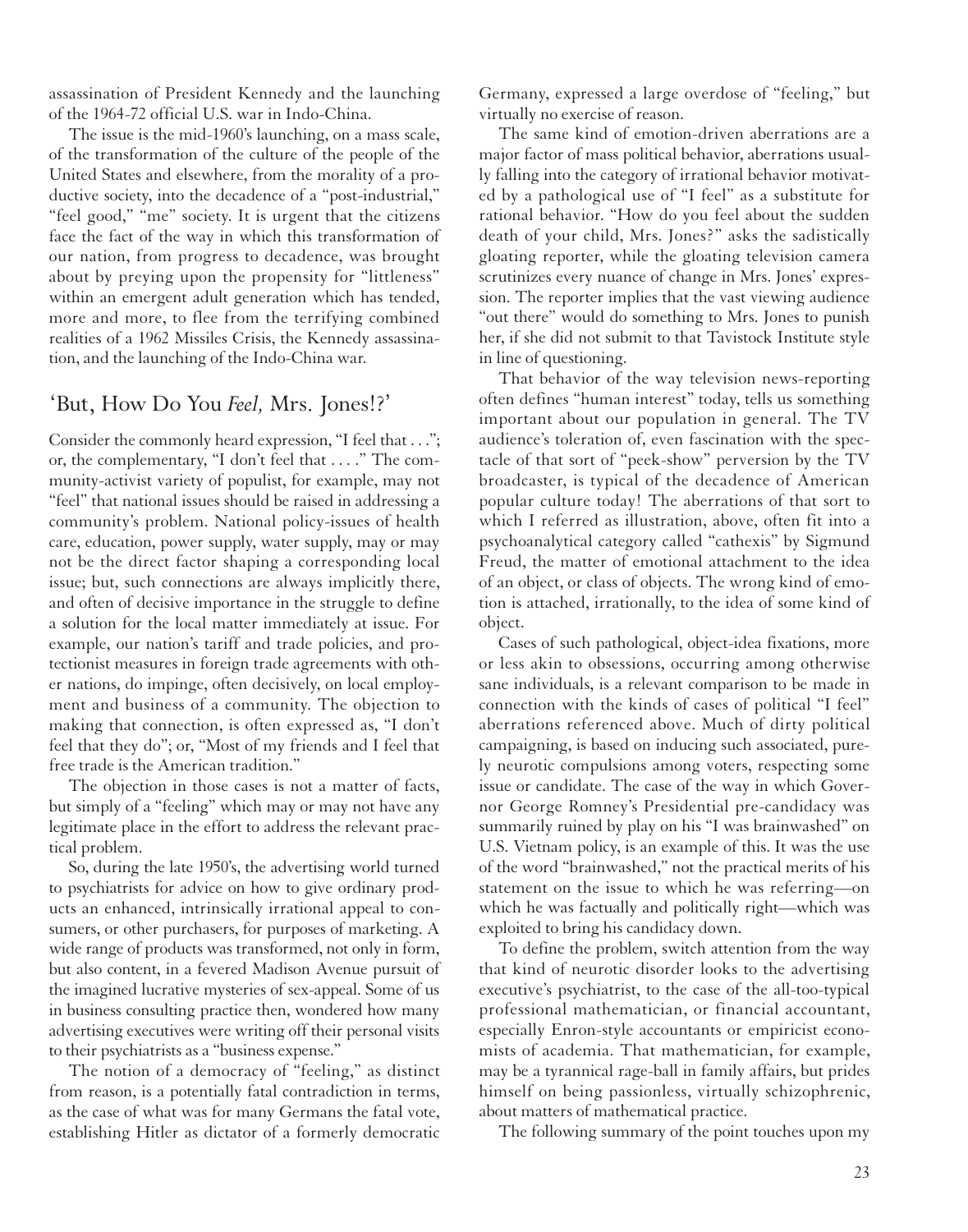**The images of the greatest known scientific discoverers, Classical artists, heroes, and statesmen of history, exemplify the sense of cognitive**

**immortality potentially available to each of us. The true nature of man, and the principle of** *agape¯* **so defined, are inseparable notions.**



*Eliane Magnon performs J.S. Bach 'cello suites.*

treatment of the subject of the role of passion in science, as stated in a slightly amplified form within the second edition of my "Visualizing the Complex Domain." This takes us back to the attack upon Plato by that Aristotle who wrote "energy" where Plato had written, in effect, "power." I now refer to physical geometry as I have described it there, and in other locations, such as that publication.

As I have indicated, there are two respectively distinct classes of ideas. On the first account, the human mind is approximately that of a lower form of life, a repository of sense-certainties and matching learning from experience. On the second account, the human mind is unique, relative to animal life and behavior, in the mind's noëtic capacity to form validatable discoveries of principle from the evidence of fallacies in a view of experience based on sense-certainty. The animal reacts to sense-certainty experiences with passion, or indifference. When the human mind reacts only as an animal does, that person is rightly considered as either behaving stupidly, or insane.

Sanity is a matter of the appropriateness of response to a choice between two distinct species of mental objects: the first, the objects of merely conditioned sense-certainty; and, the second, objects which lie within the domain of those efficient universal principles which exist beyond

the direct reach of our senses. The latter principles are of two distinct, but interacting types. The first, subjects pertaining to the domain of those universal physical principles which exist beyond direct sense-perception. The second, subjects pertaining to principles associated with social processes, with the interaction among individual, human personalities: in other words, social processes. Classical artistic composition, such as the Classical tragedies of ancient Greece, Shakespeare, and Schiller, are typical of the nature and role of those universal principles which govern the effective ordering of responses within the domain of social relations.

Thus, at all times, we must consider both the distinctions and the relations among the simultaneously occurring, three different qualities of experience: first, the simply sensory; second, pertaining to the universal physical principles of the individual mind's interaction with the physical universe as such; and, thirdly, principles of social processes as typified by the principles of Classical modes of artistic composition. Keeping the three sorted out, such that our response to each is an appropriate choice, is the elementary challenge in defining categorically sane, as distinct from pathological forms of both the individual's, or culture's mental, and public behavior.

In this context, so described, the most common of the great difficulties generally experienced by most individu